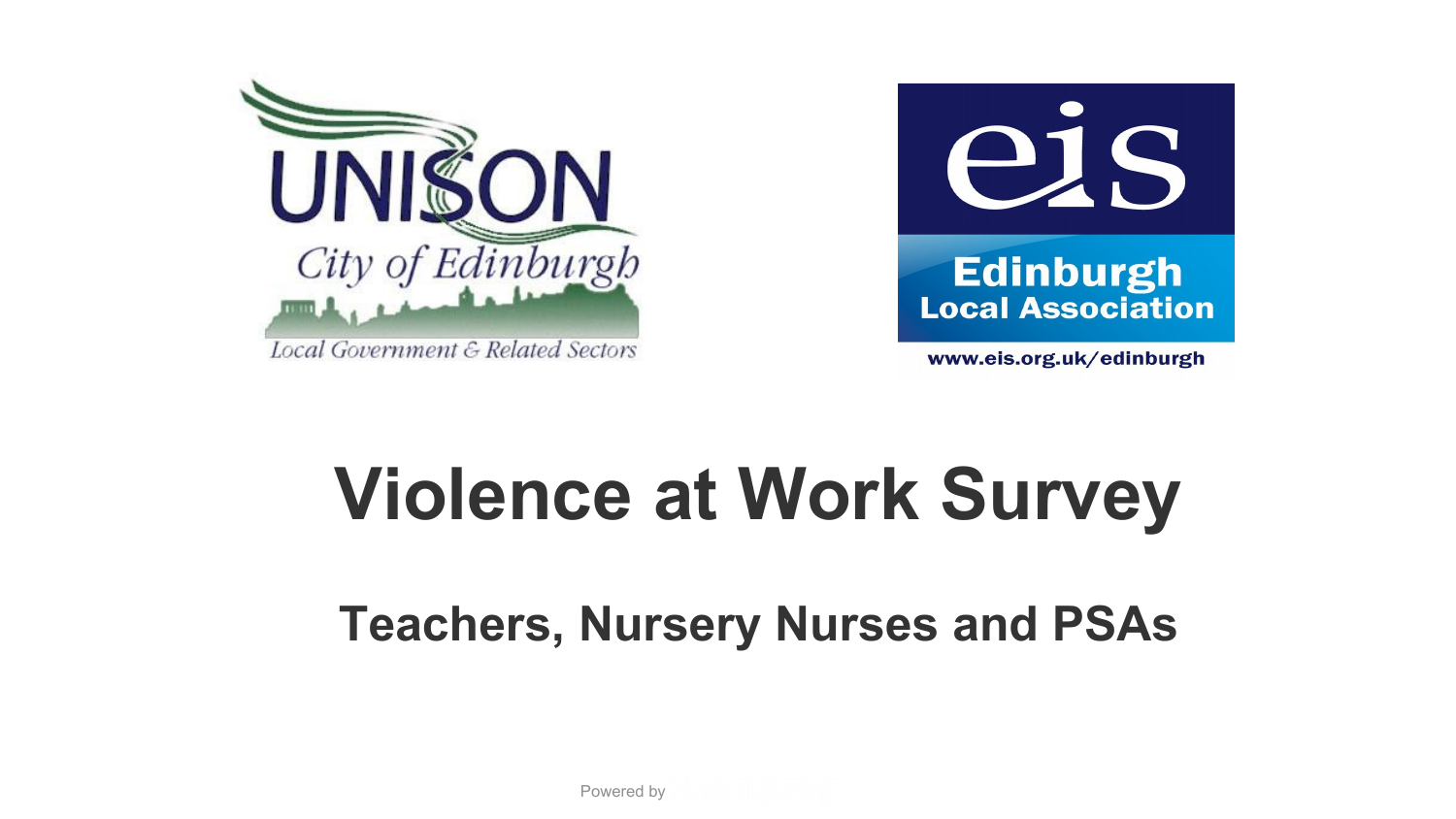# **EIS survey 1140 responses**

*Approx 35% of total membership*

# **UNISON survey 238 responses** *Approx 35% of total membership*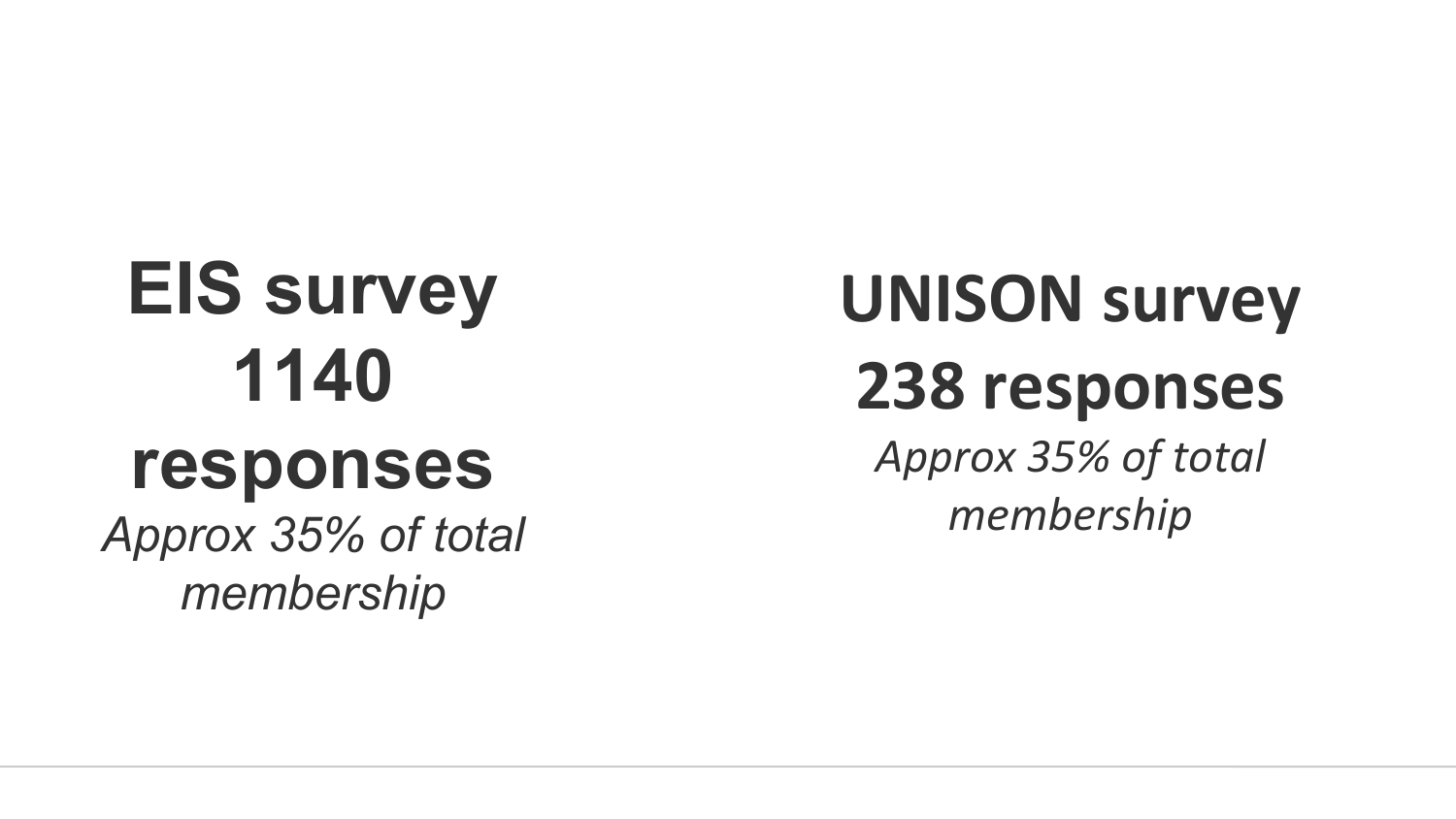



## **Summary**

- Due to the increased numbers of members contacting us about Violence at Work in schools, the UNISON Communities & Families Committee decided to conduct a survey with members.
- The EIS decided to conduct a similar survey, due to similar concerns.
- The survey was primarily based on the council's Violence at Work questionnaire for staff, with some amendments.
- Both surveys were completed over late September to mid-October.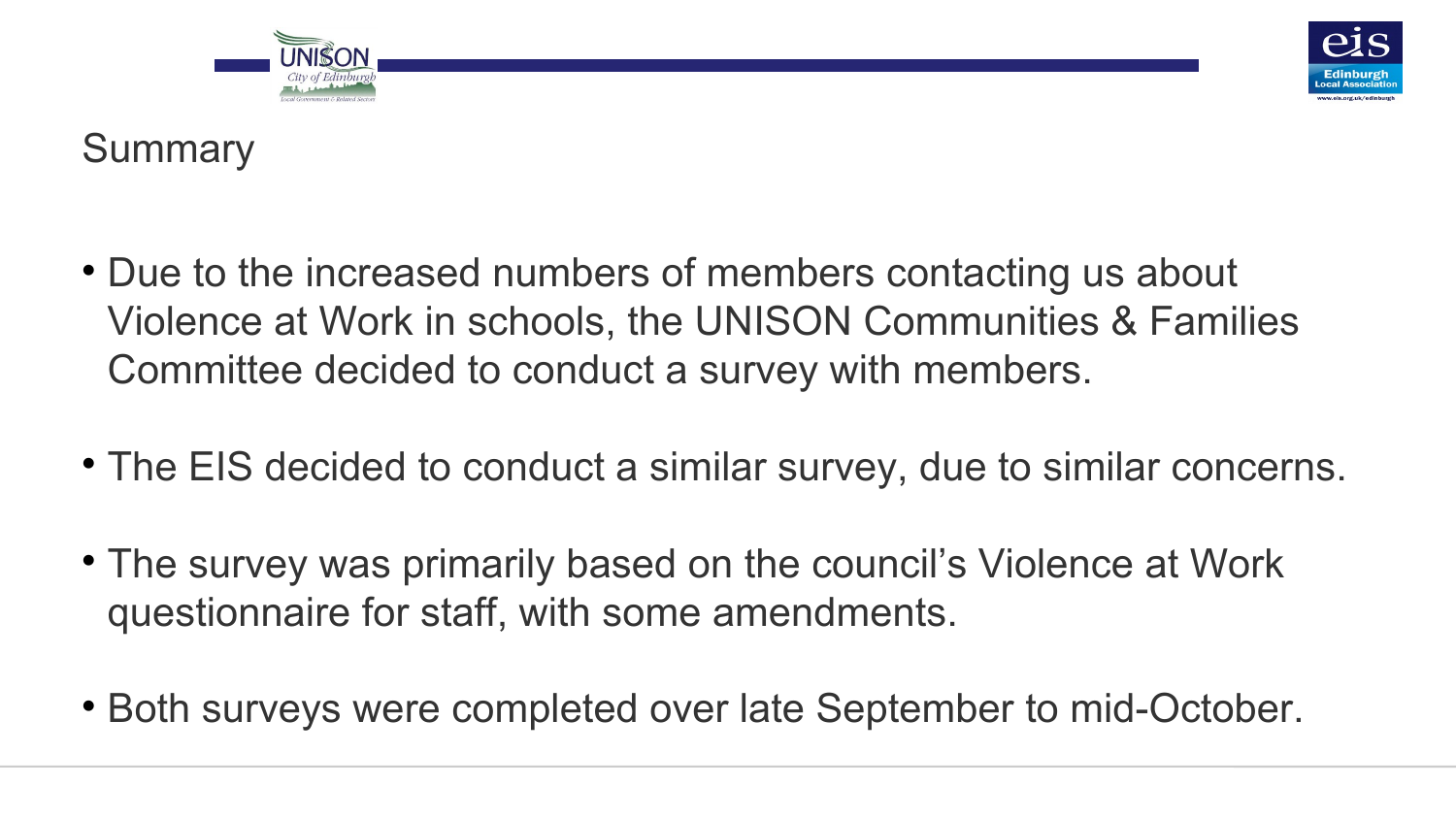# **In the past year I have directly experienced physical violence - EIS**

Overall responses: Answered: 1,127 Skipped: 13

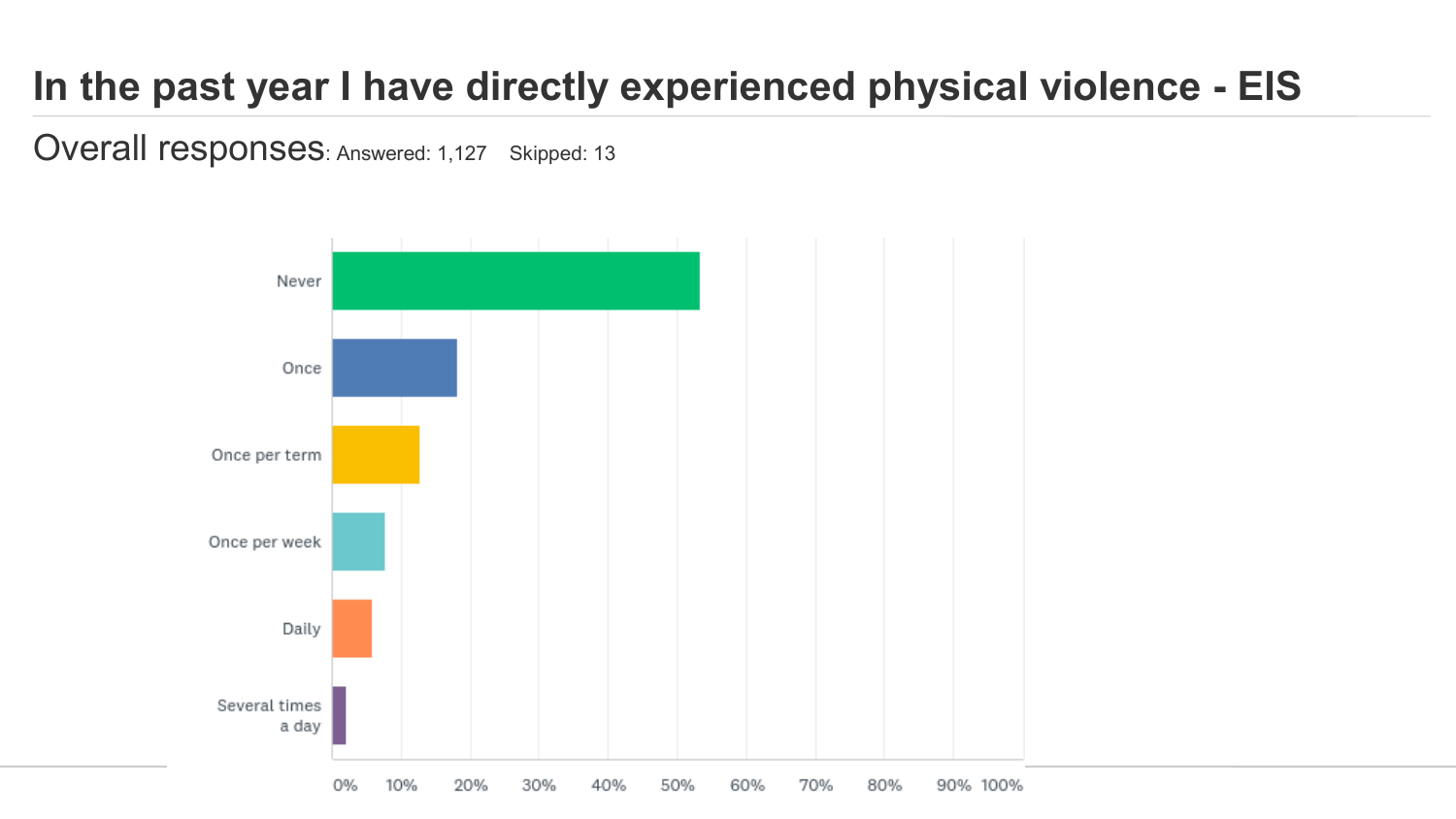## **Answers by sector - EIS**

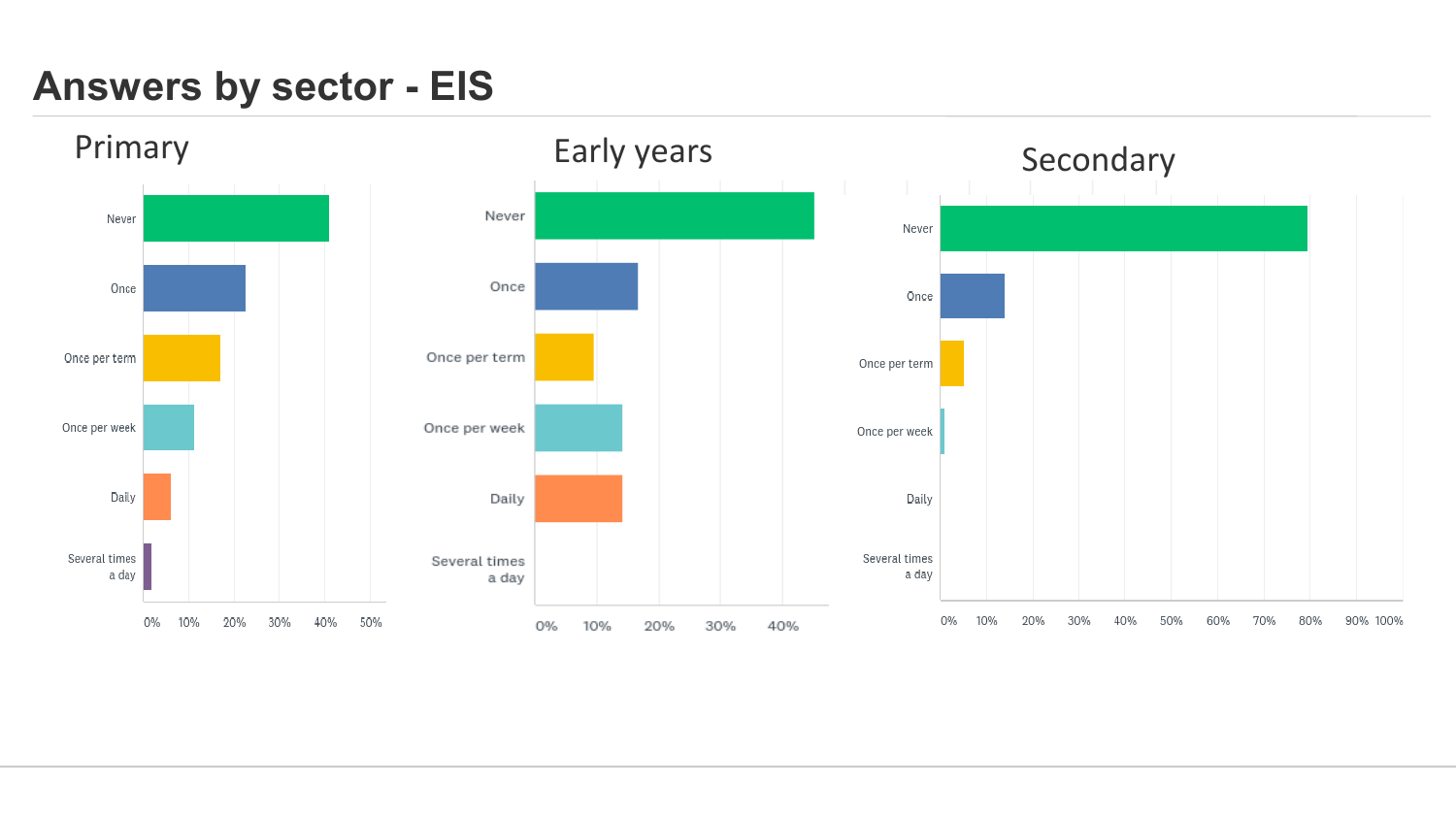

# Frequency of Violence

48.7% of respondents have directly experienced violence at least once per week.

50.6% of respondents have witnessed violence daily or several times per day.

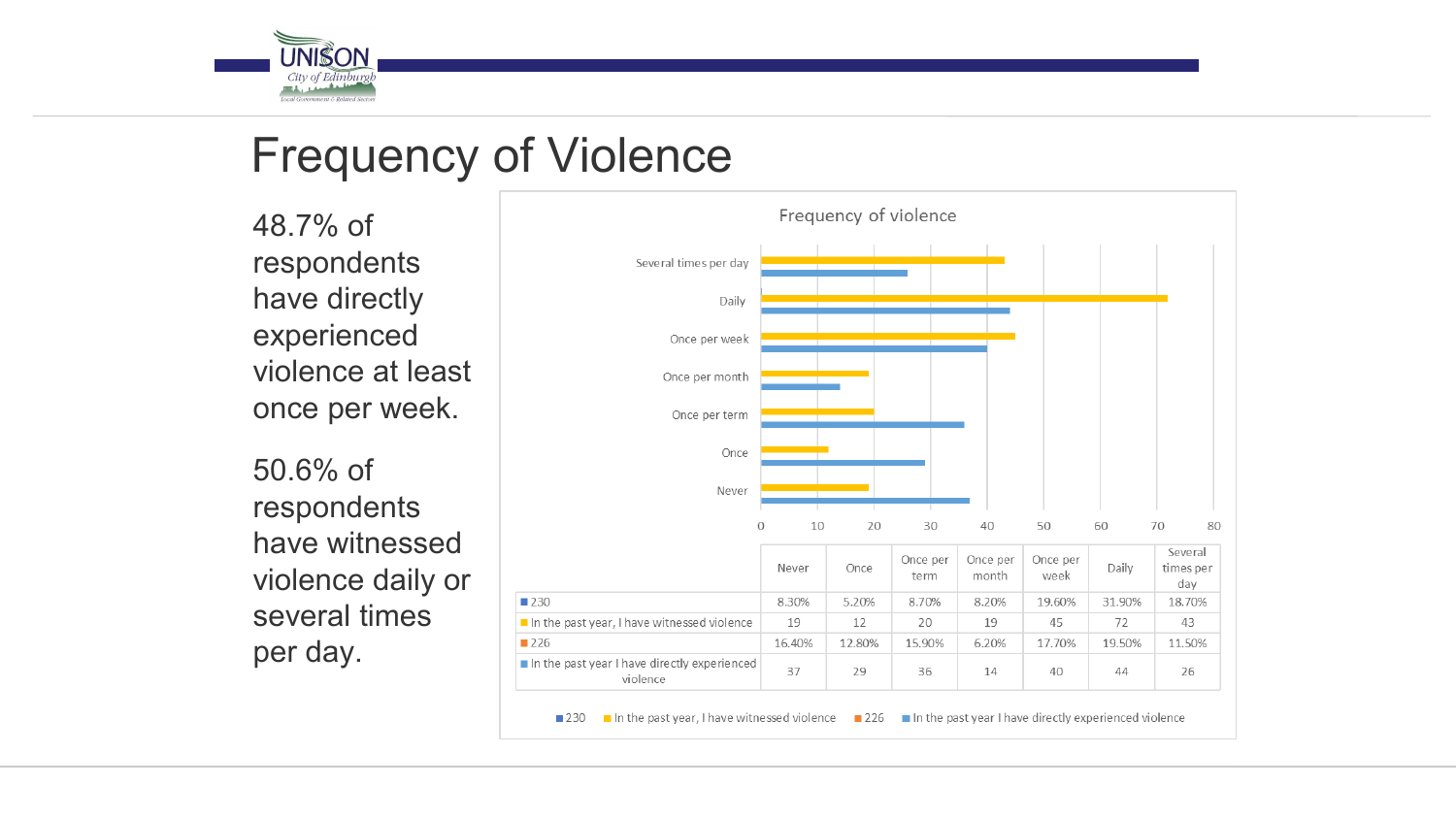## **Special schools - EIS**

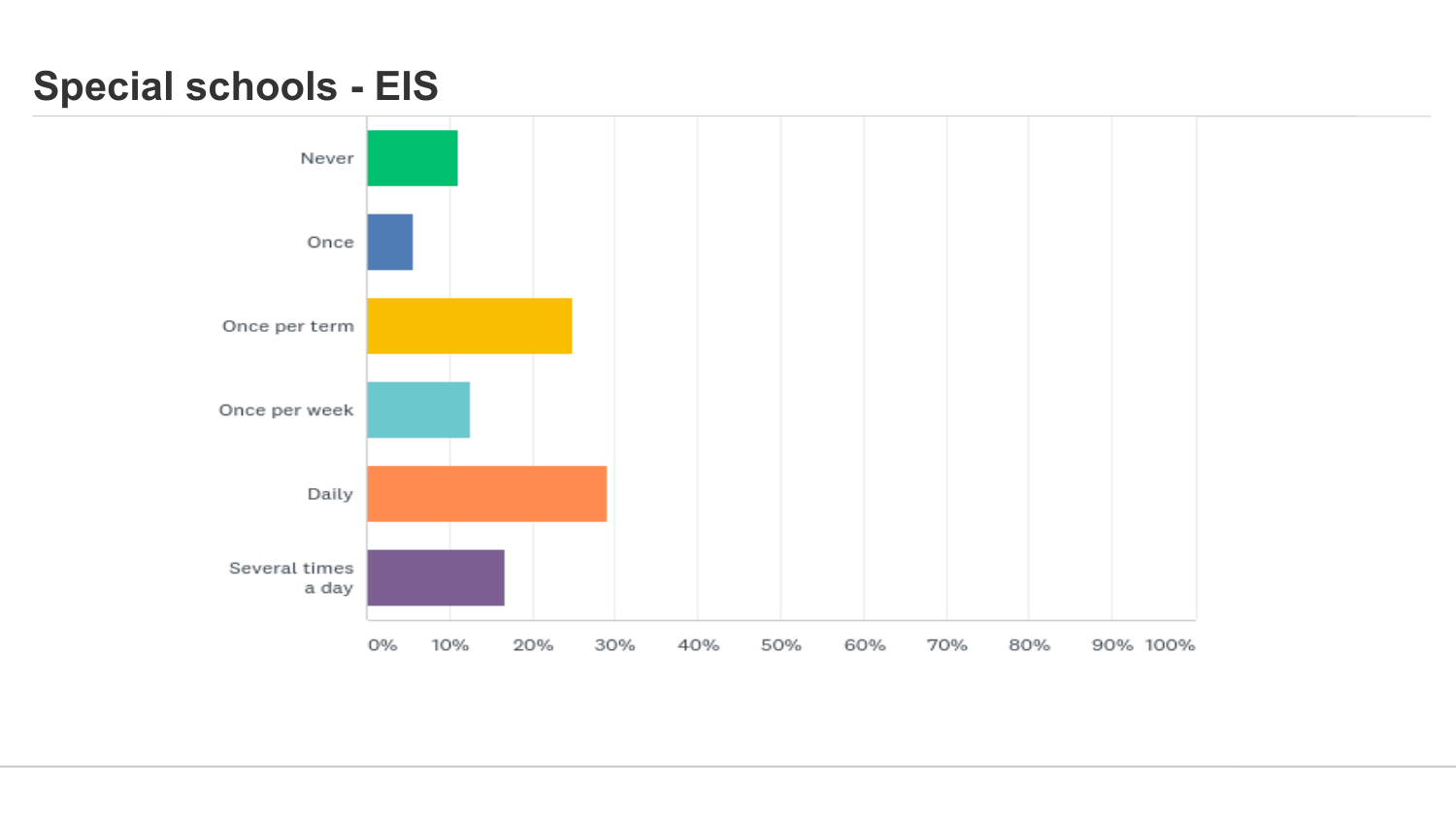# **In the past year I have directly experienced verbal abuse – EIS all**

**sectors** Skipped: 11

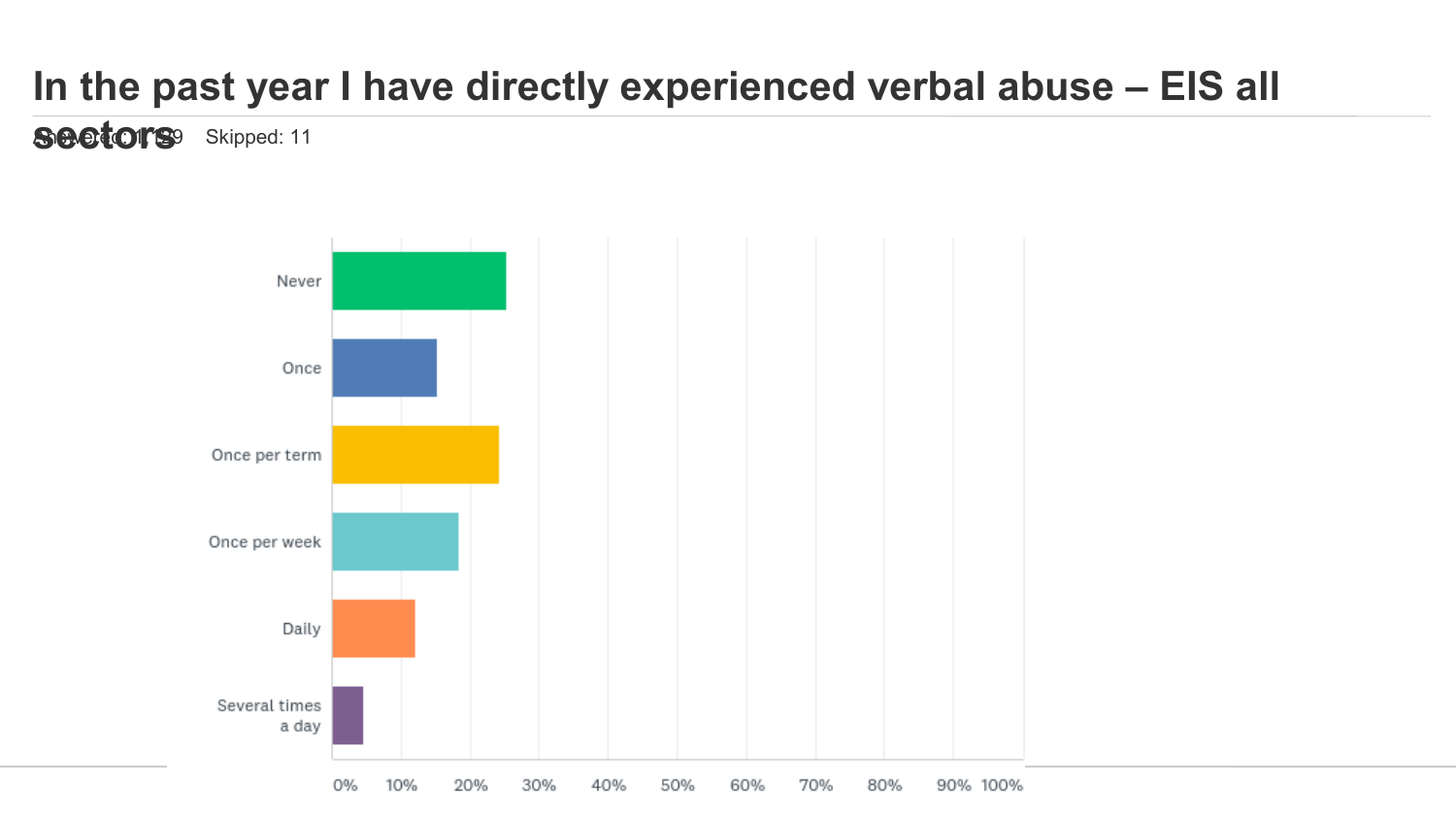

# Violence Related Absence

93% of respondents have had no time off due to violence.

This figure reflects the level of commitment shown by staff, but is of concern to UNISON, as staff may be minimising the impact violence at work is having on them.

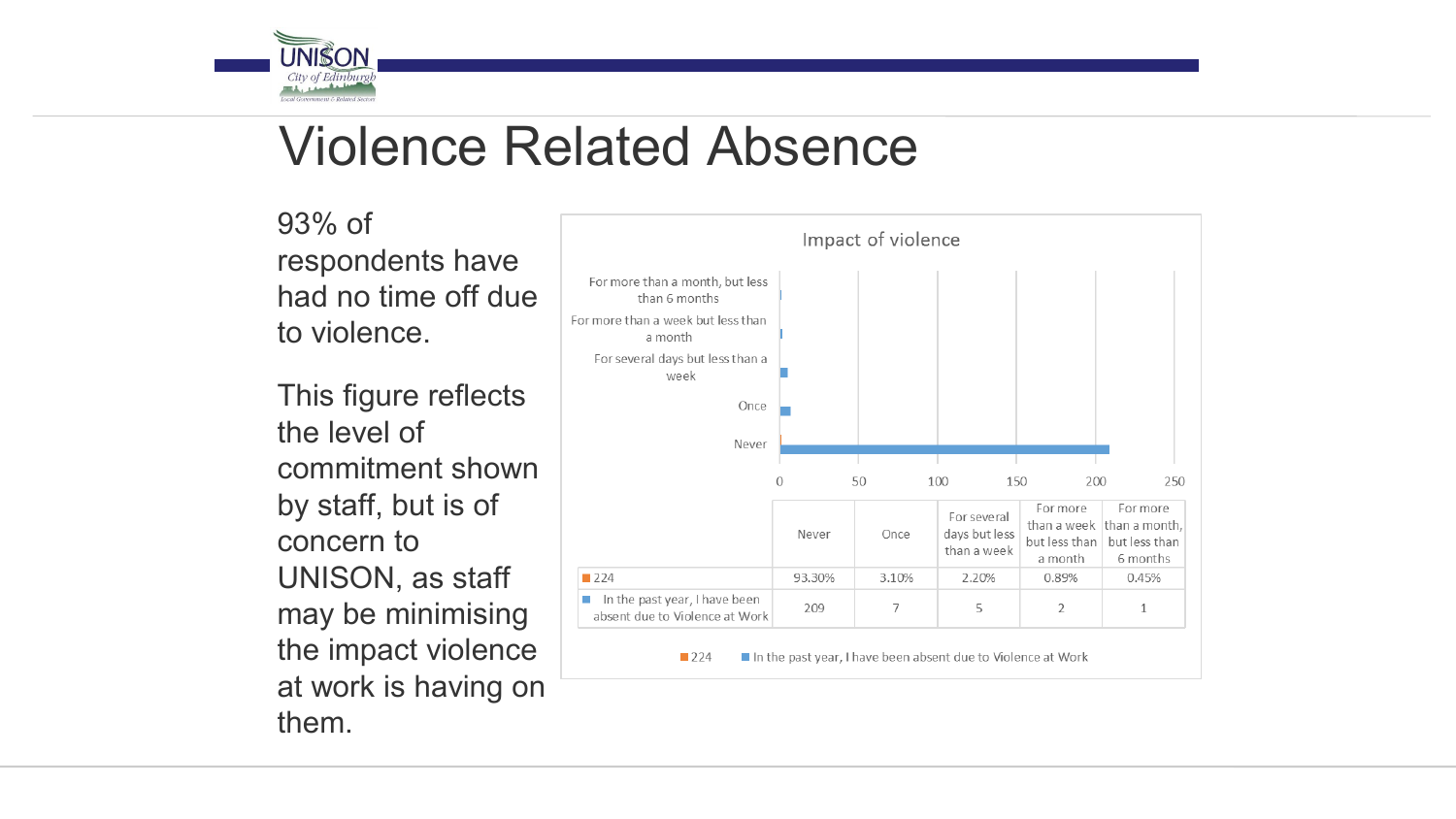#### **In the past year I have been absent due to violence at work – EIS all sectors**

Answered: 1,129 Skipped: 11

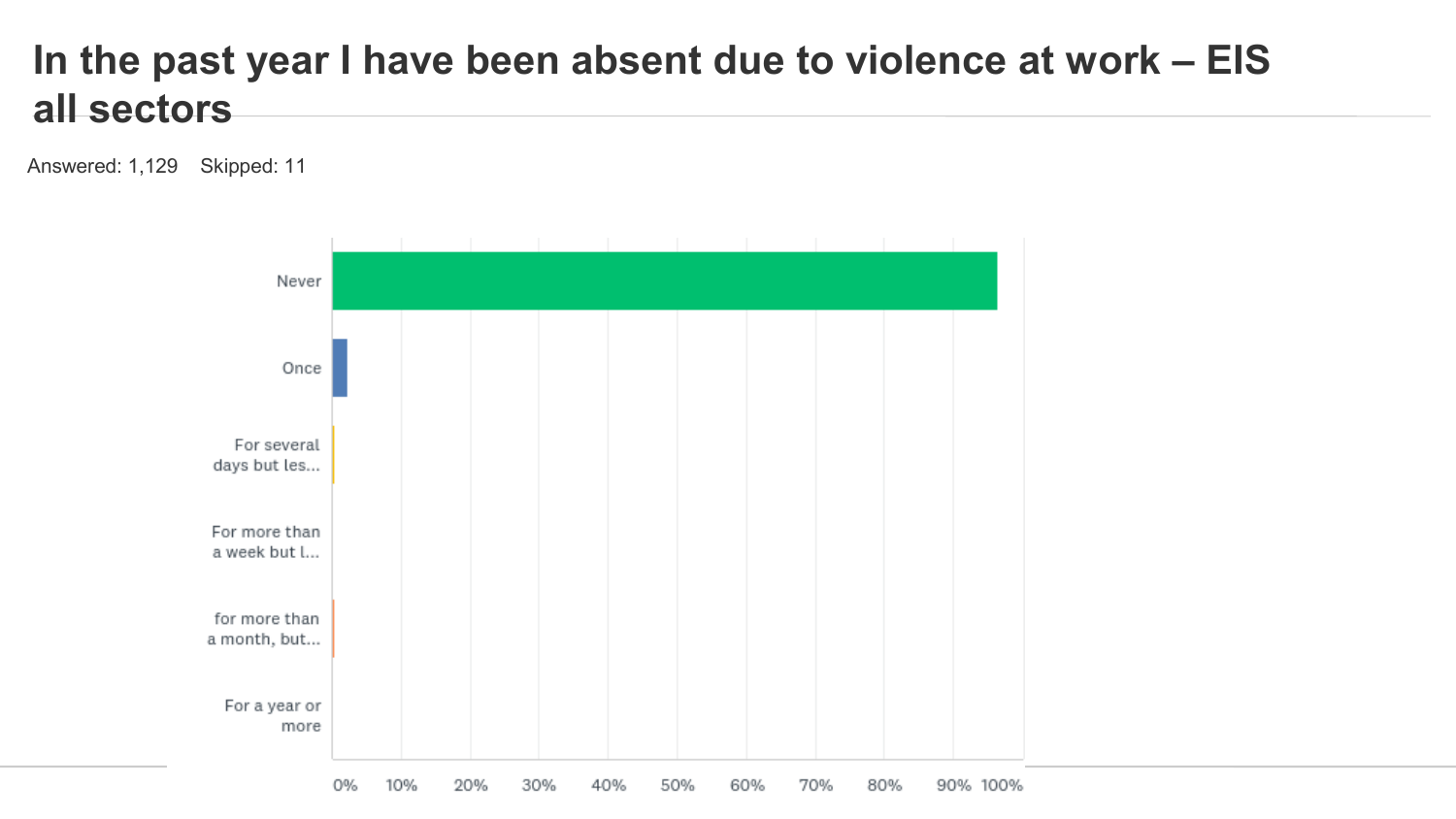

# Medical Attention

At first glance, the figures for requiring medical attention and hospital treatment are positive.

However, we have anecdotal evidence from members that Violence at Work causes them stress, which has an impact on them professionally and personally.

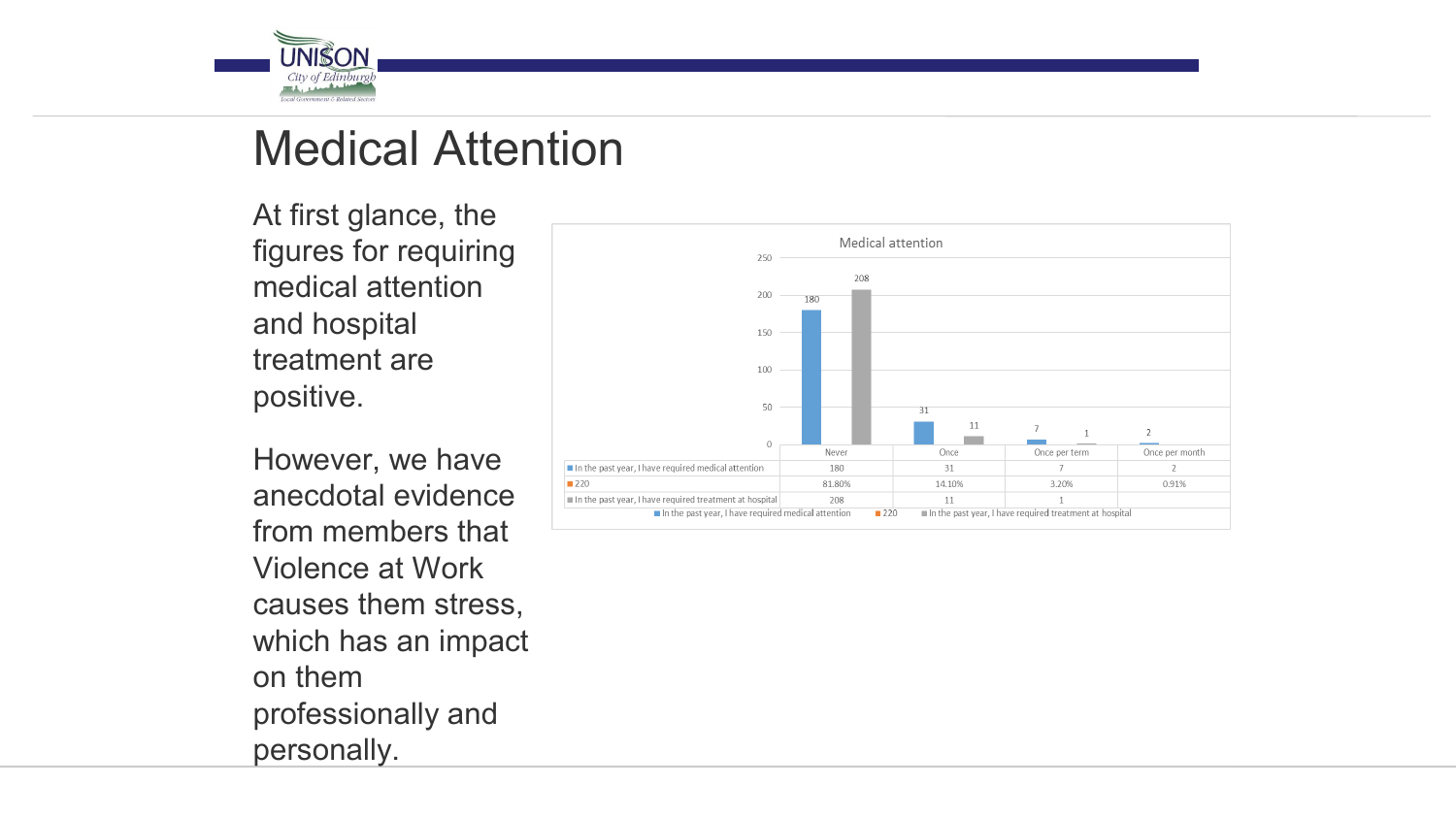#### **In the past year, I have required medical attention from a doctor, or school first aid – EIS all sectors**

Answered: 1,128 Skipped: 12

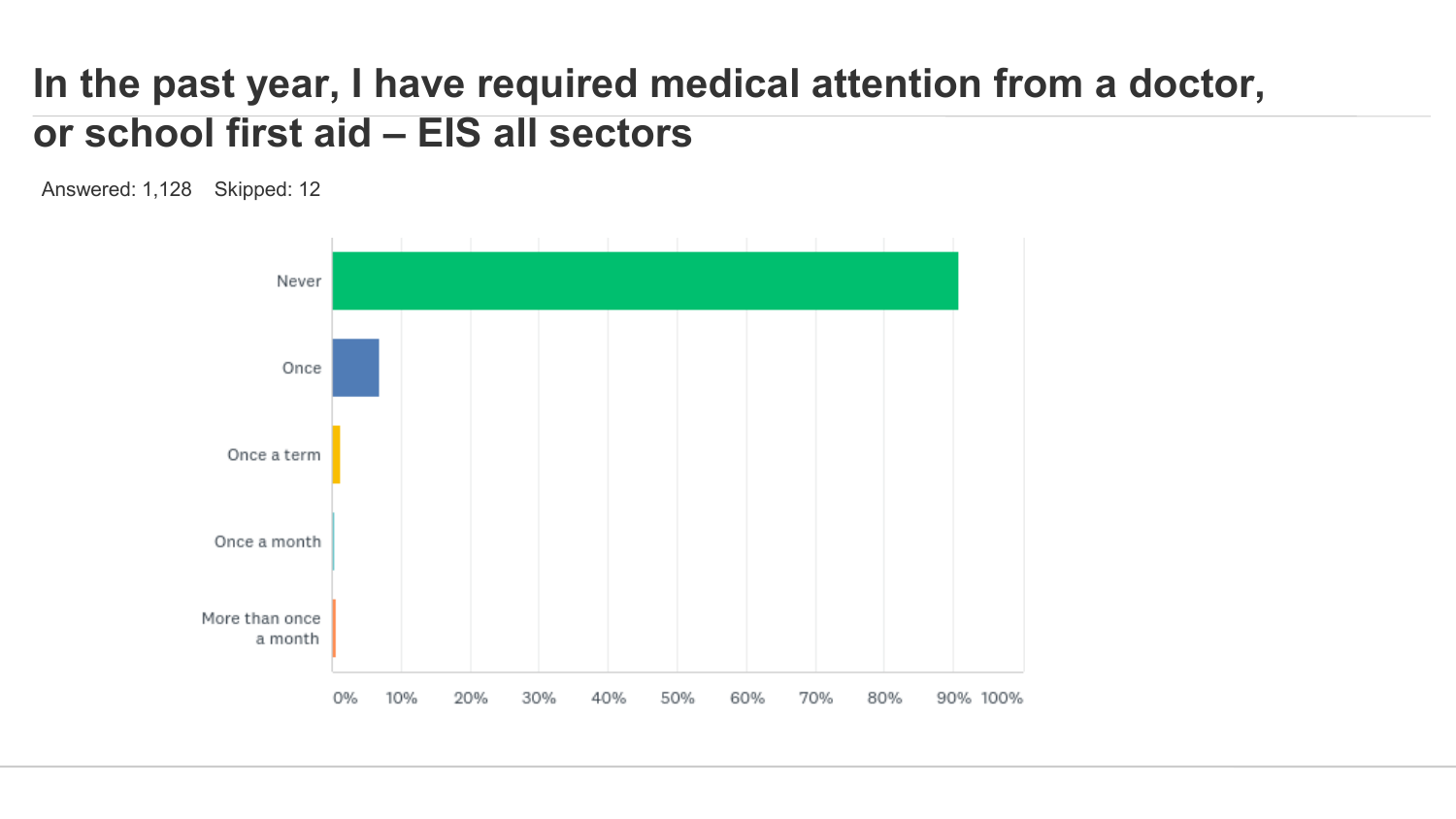

#### Member Experience

70% of respondents believed that violence was seen as part of the job by their employer. 54.6% of respondents were unsure whether their school used the SHE Portal to record violent incidents.

31.2% of respondents hadn't read the Violence at Work policy.

32.6% of respondents didn't feel safe at work.

62.4% of respondents are dissatisfied with how the council manages issues of violence and aggression.

| <b>Member Experience</b>                                                                                                                         | Yes          | <b>No</b>    | Don't<br>Know |
|--------------------------------------------------------------------------------------------------------------------------------------------------|--------------|--------------|---------------|
| Violence, verbal abuse or threats are accepted as 'part of the job'<br>by managers, supervisors and/or employees<br>223                          | 136<br>70%   | 63<br>28.3%  | 24<br>10.8%   |
| I communicate information about potentially<br>assaulting/threatening visitors/service users to appropriate<br>people in the organisation<br>223 | 193<br>86.6% | 11<br>4.9%   | 19<br>8.5%    |
| I am regularly informed regarding violent incidents that have<br>occurred<br>223                                                                 | 76<br>34.1%  | 123<br>55.2% | 24<br>10.8%   |
| My school uses the SHE portal to record all incidents of Violence<br>at Work<br>218                                                              | 86<br>39.5%  | 13<br>6%     | 119<br>54.6%  |
| I am aware of the council's Violence at Work policy, and have<br>read it<br>215                                                                  | 117<br>54.4% | 67<br>31.2%  | 31<br>14.4%   |
| I generally feel safe at work<br>215                                                                                                             | 121<br>56.3% | 70<br>32.6%  | 24<br>11.2%   |
| I am basically satisfied with the management of violence and<br>aggression within the council<br>221                                             | 42<br>19%    | 138<br>62.4% | 41<br>18.6%   |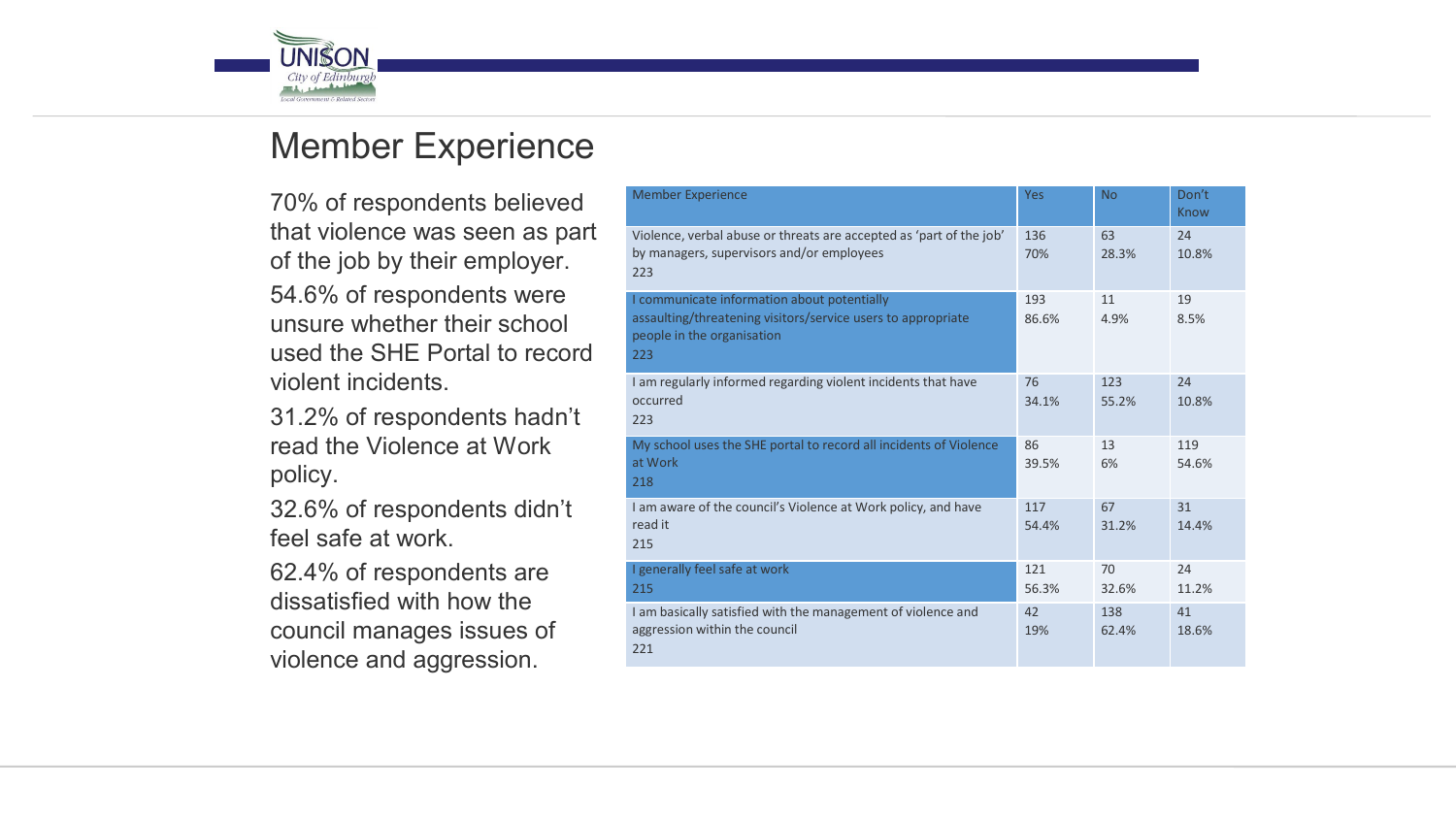**Violence, verbal abuse or threats are accepted as 'part of the job'**  by managers, supervisors and/or employees - EIS all sectors

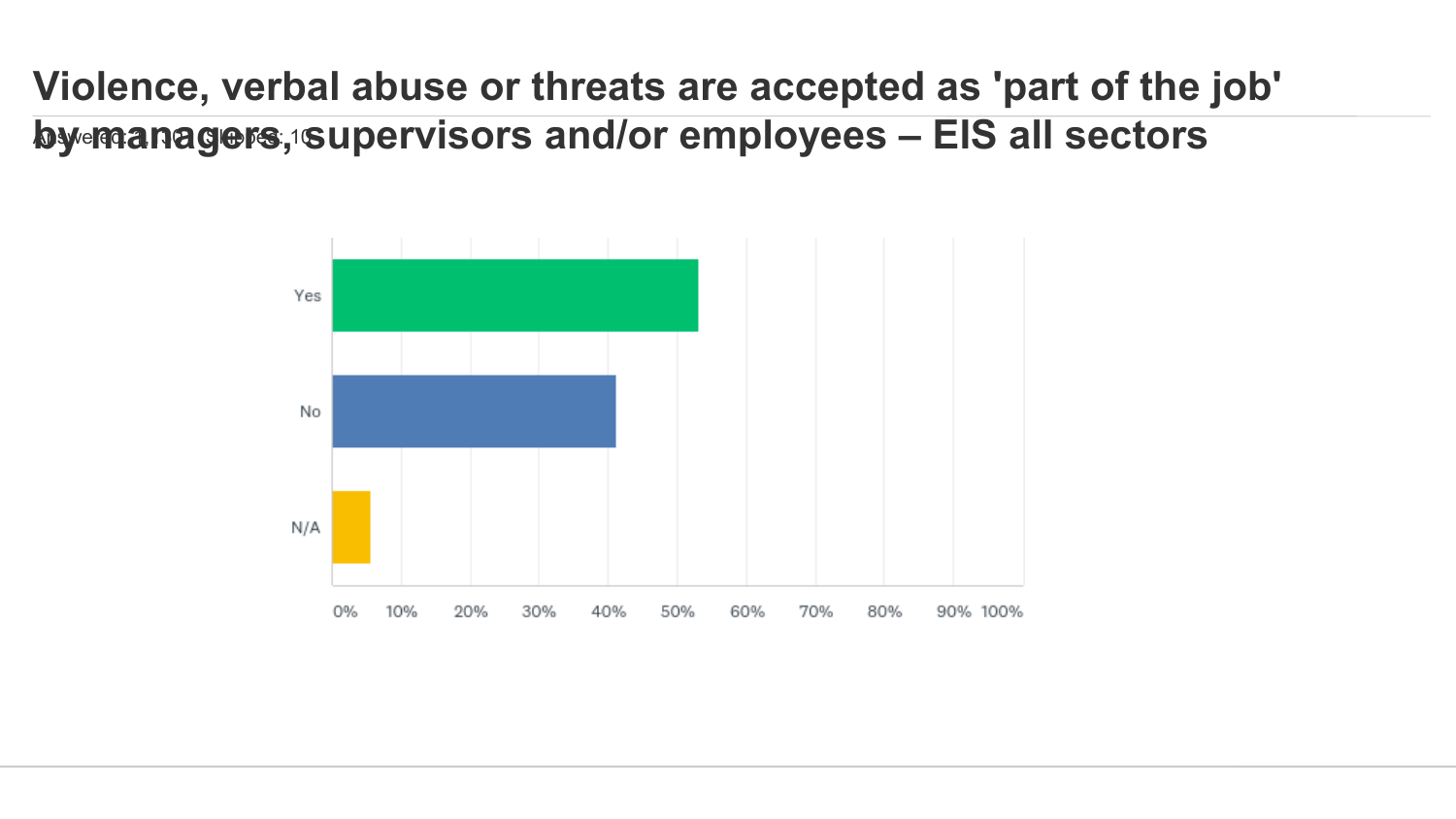# **My school uses the SHE portal to record all incidents of Violence at Work EIS all sectors**

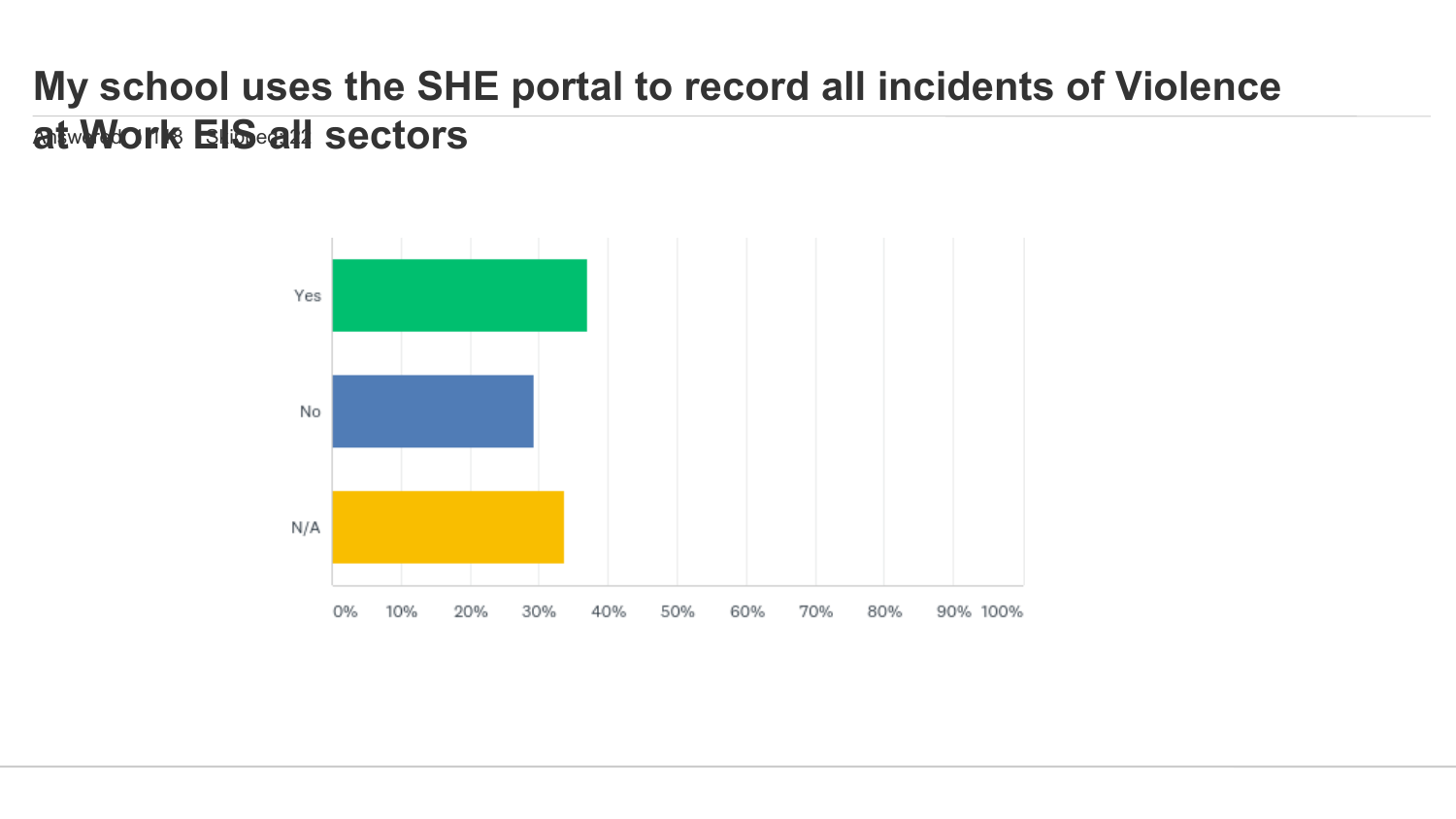## **I am aware of the council's Violence at Work policy, and have read itswered Sallissectors**

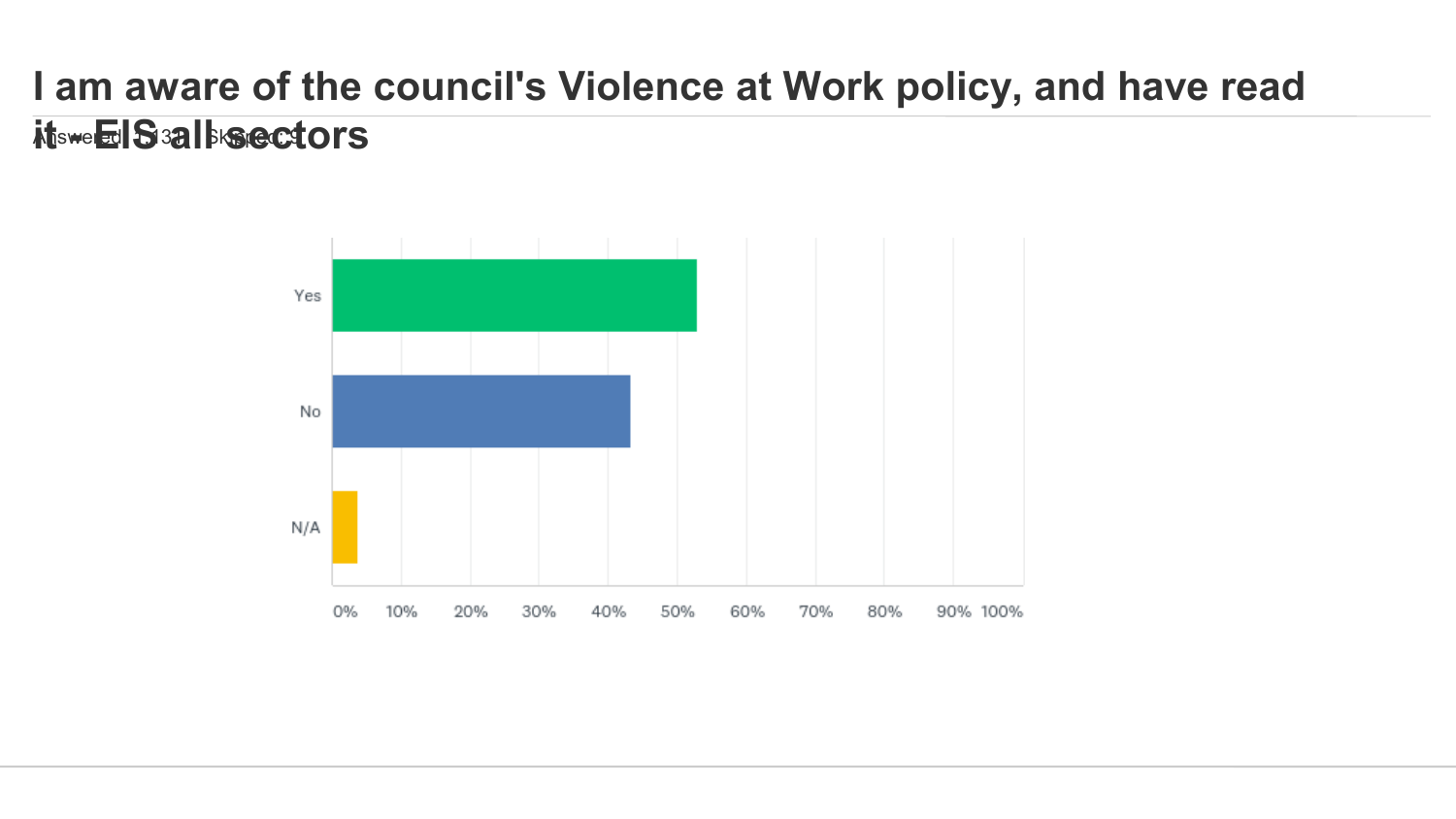#### **I generally feel safe at work - EIS all sectors**

Answered: 1,132 Skipped: 8

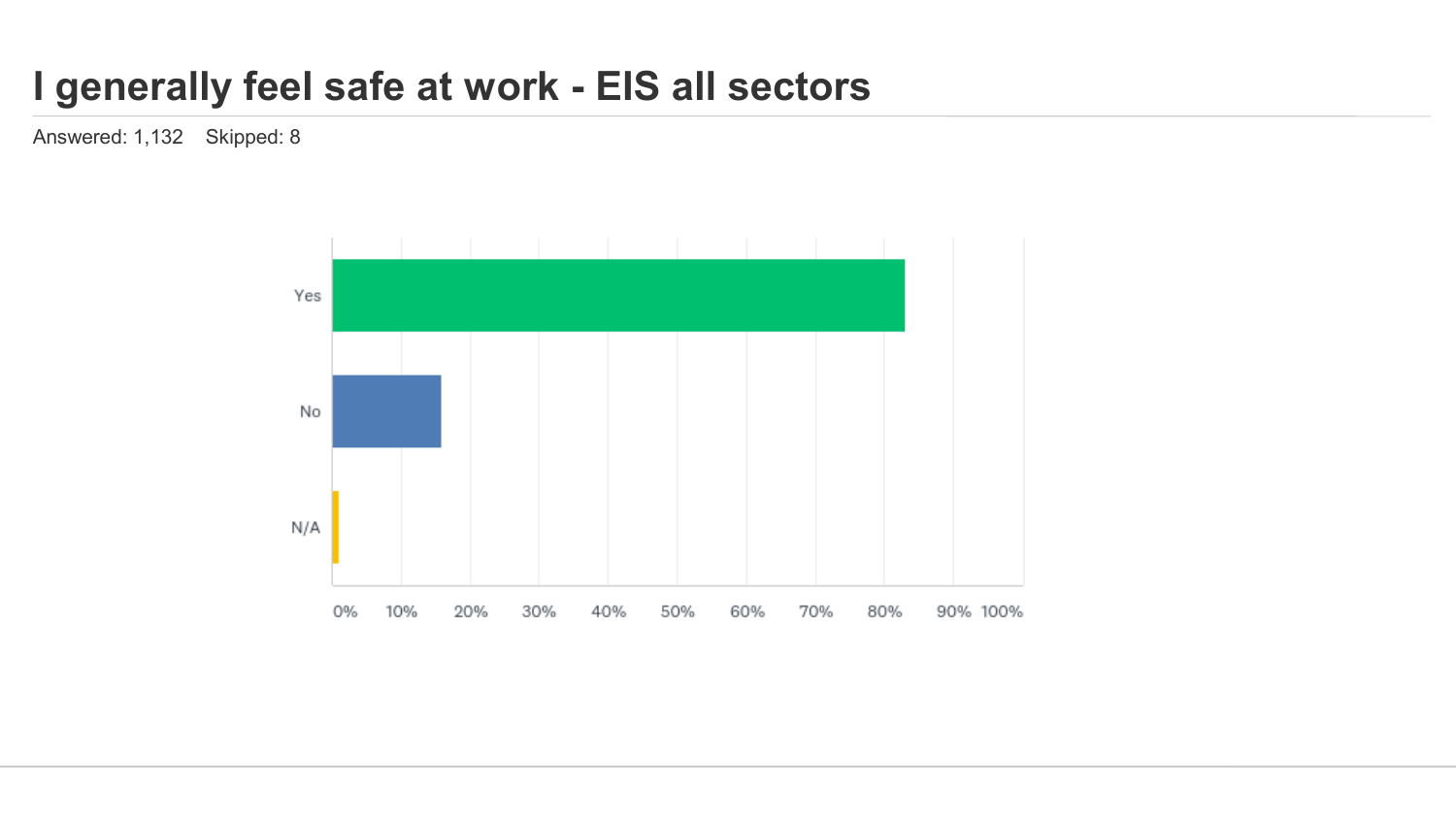### **I am generally satisfied with the management of violence and**  aggression within my school - EIS all sectors

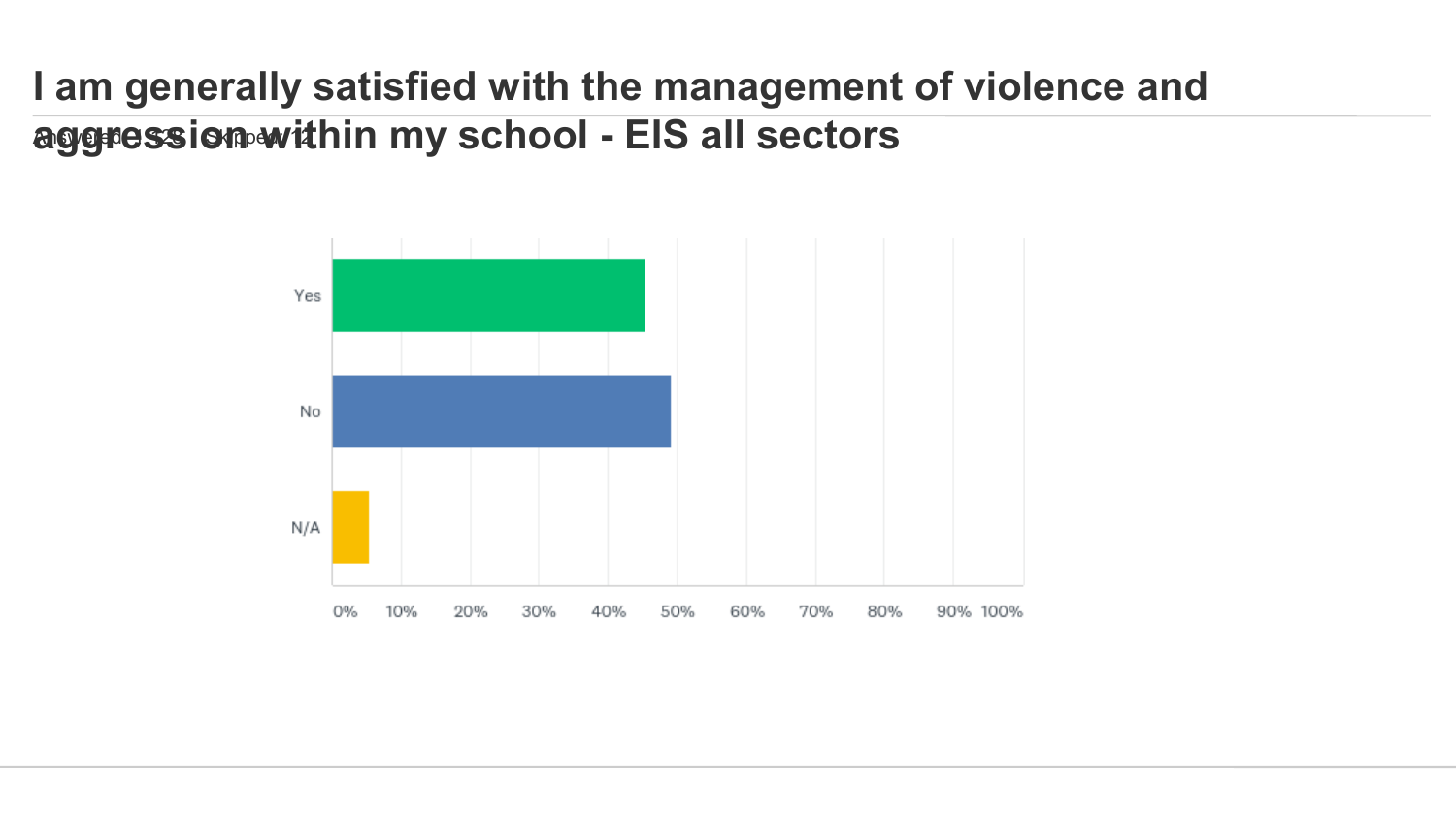# **I get feedback about incidents I have reported - EIS all sectors**

Answered: 1,129 Skipped: 11

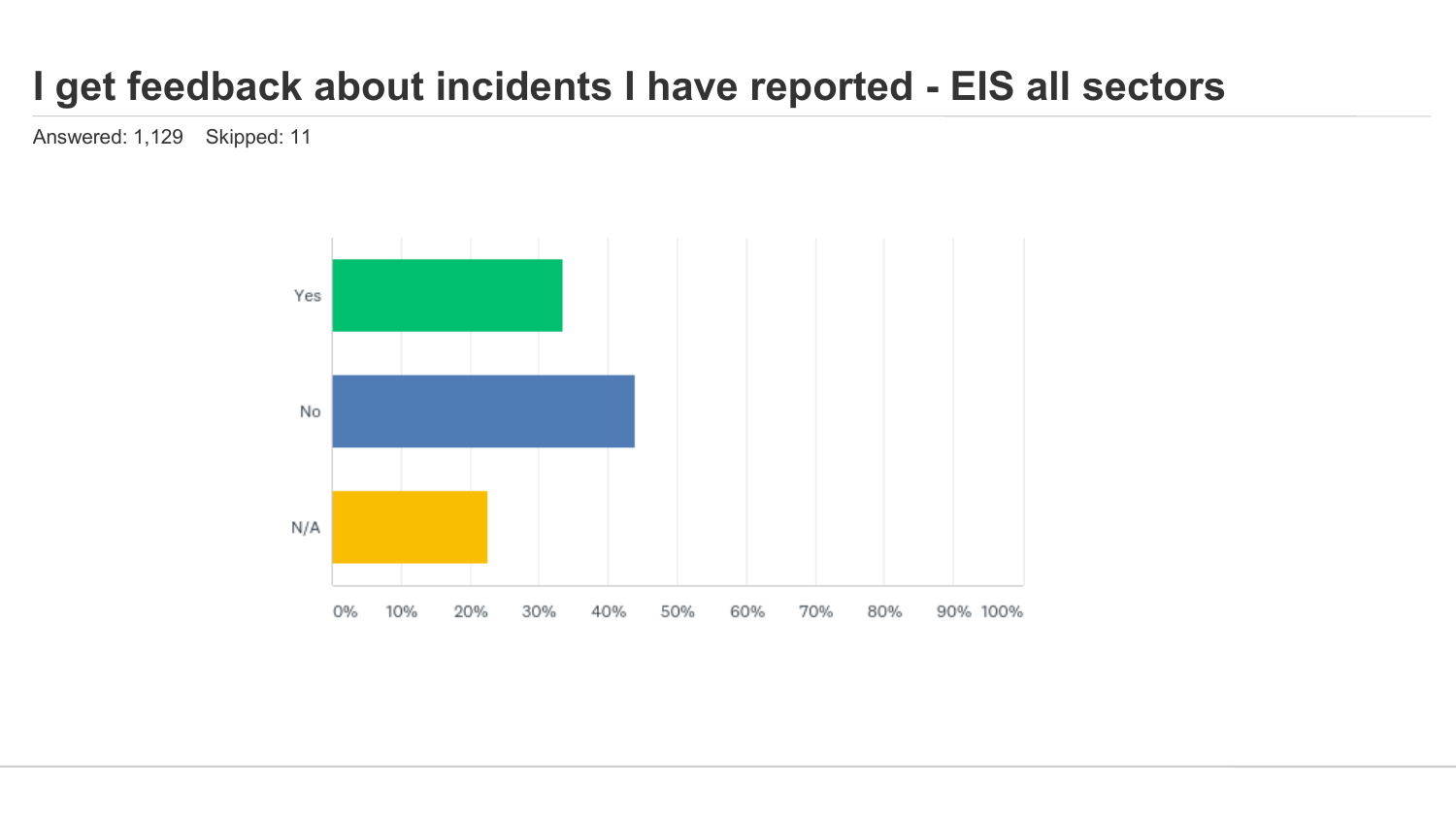**I feel anxious about going into some classrooms / teaching some classes because of worries about violence - EIS all sectors** 

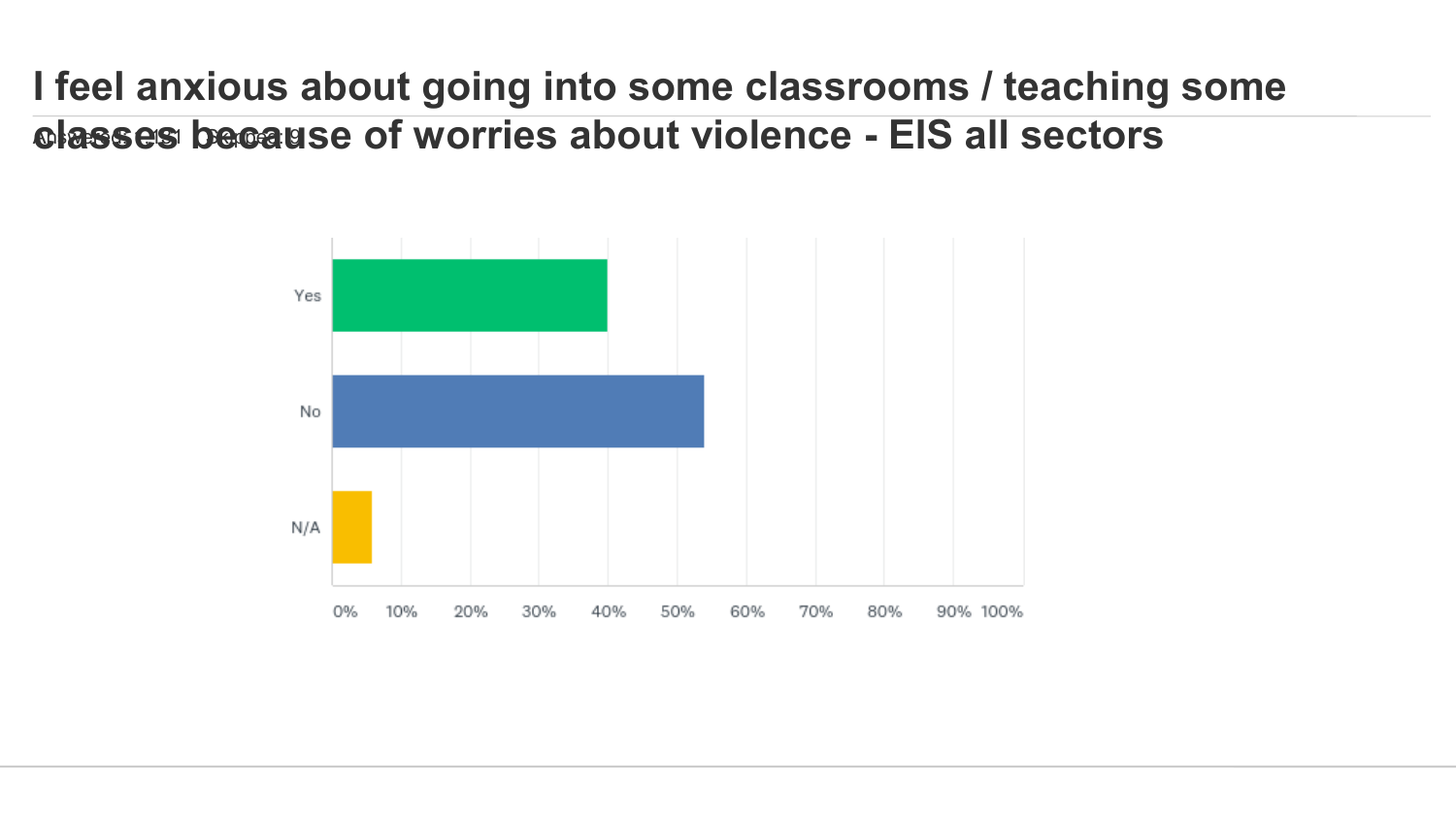# **I feel confident that my concerns will be taken seriously - EIS all**

**sectors**1 Skipped: 9

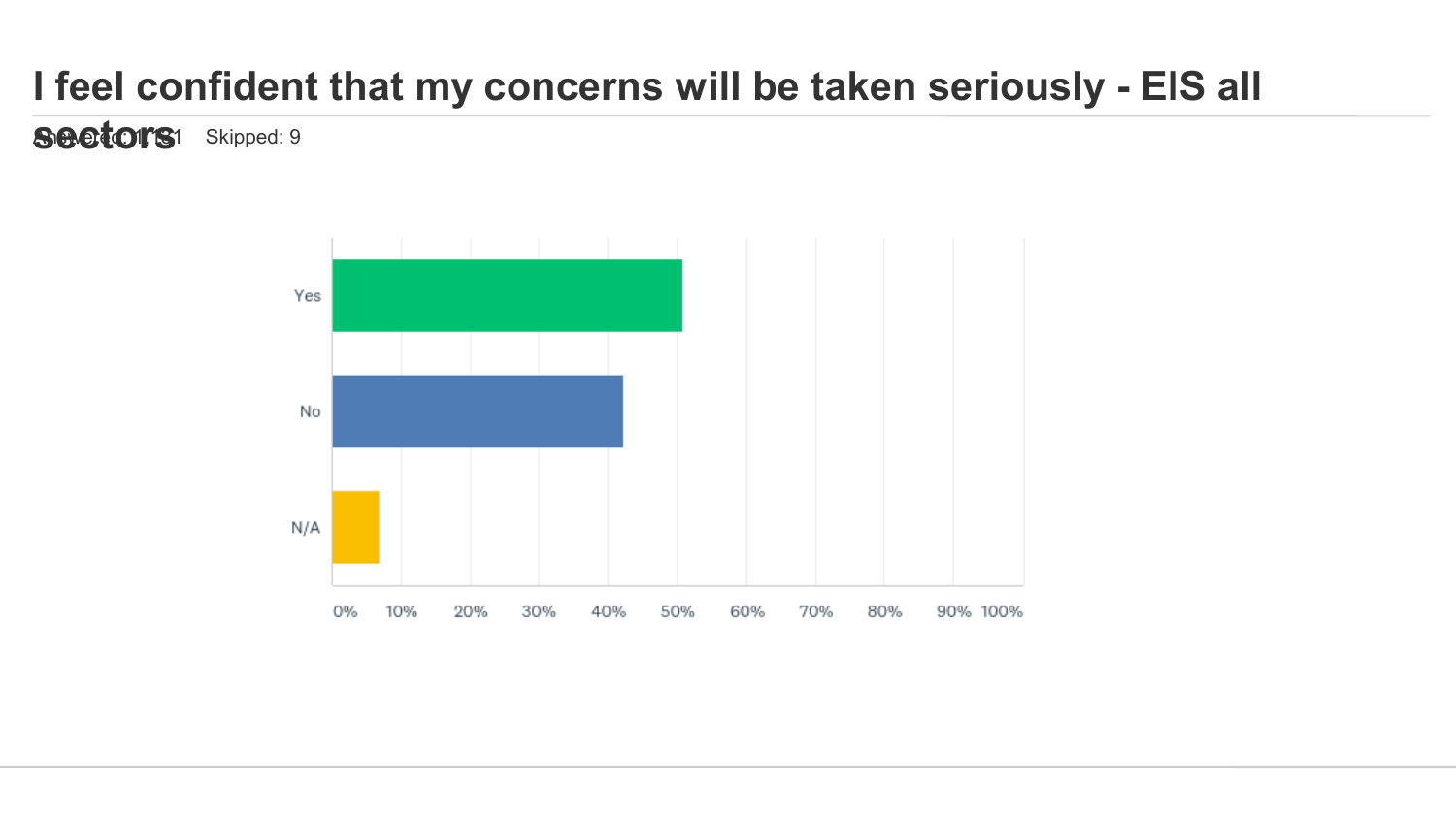#### **I am aware of the support I should be offered by my management team if I experience a violent incident - EIS all sectors**

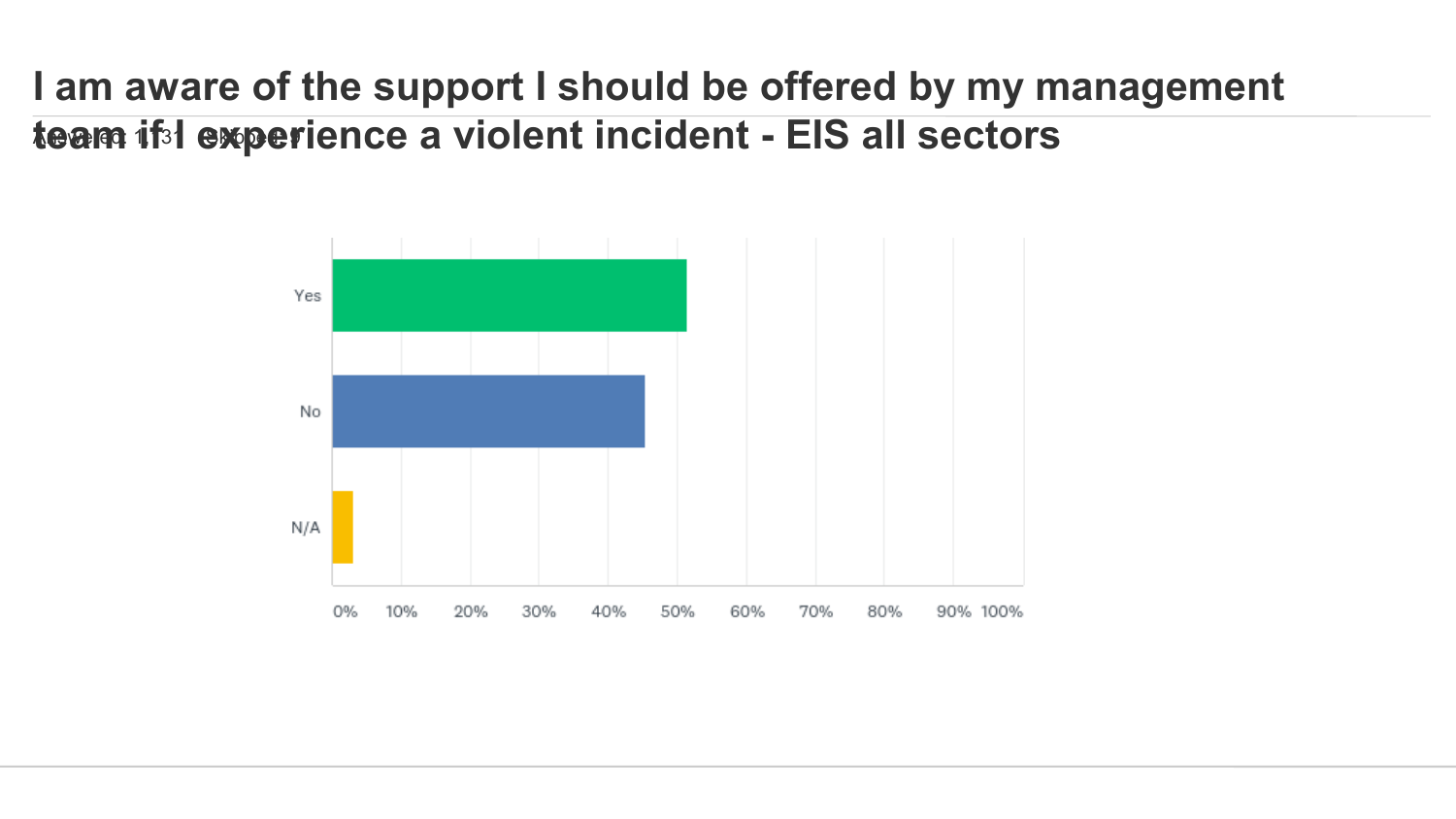## **When I have experienced violence I have been offered appropriate support by management - EIS all sectors**

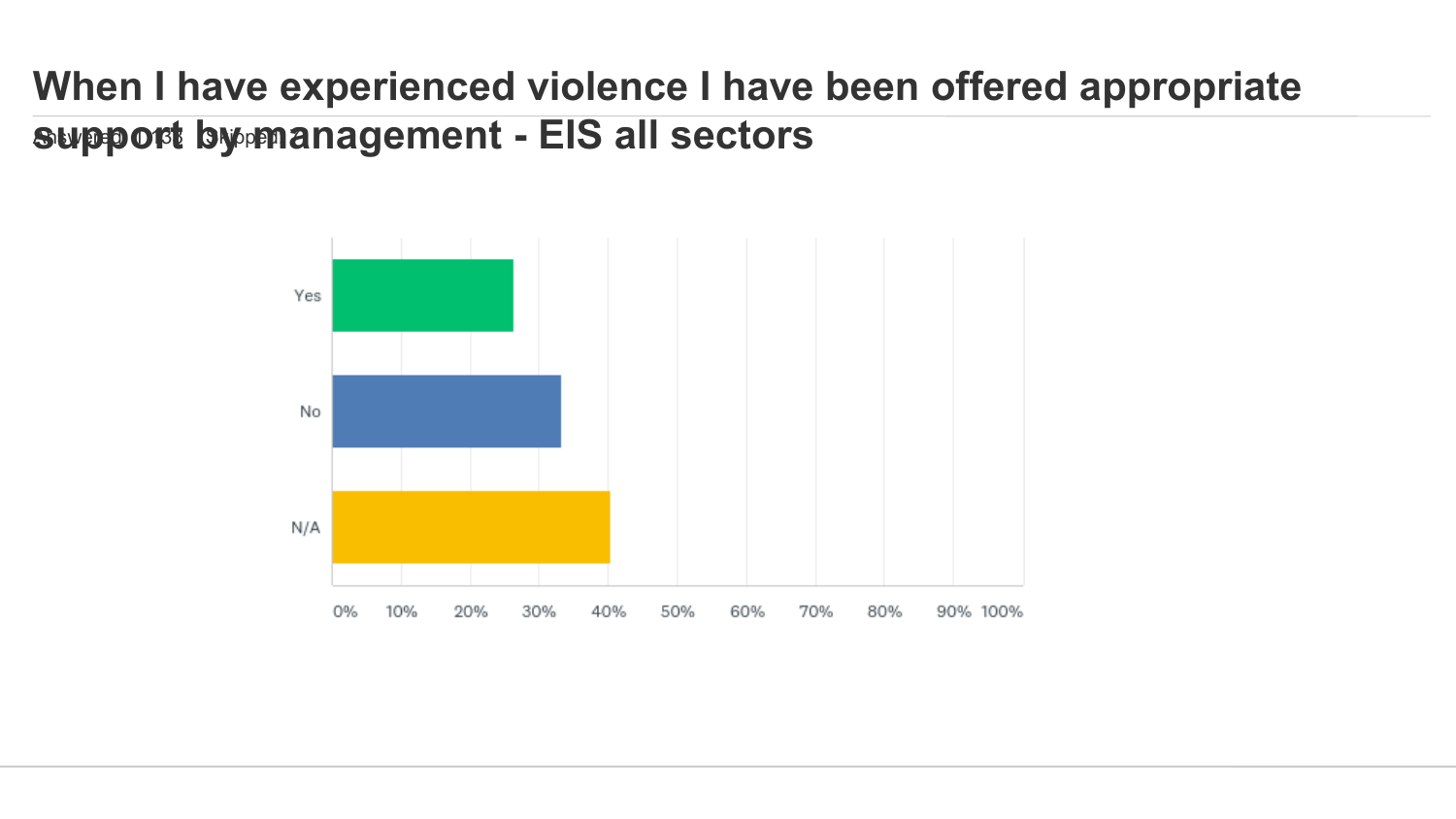#### **Have you experienced mental health/stress problems as a result of violence or verbal abuse at school? EIS all sectors**

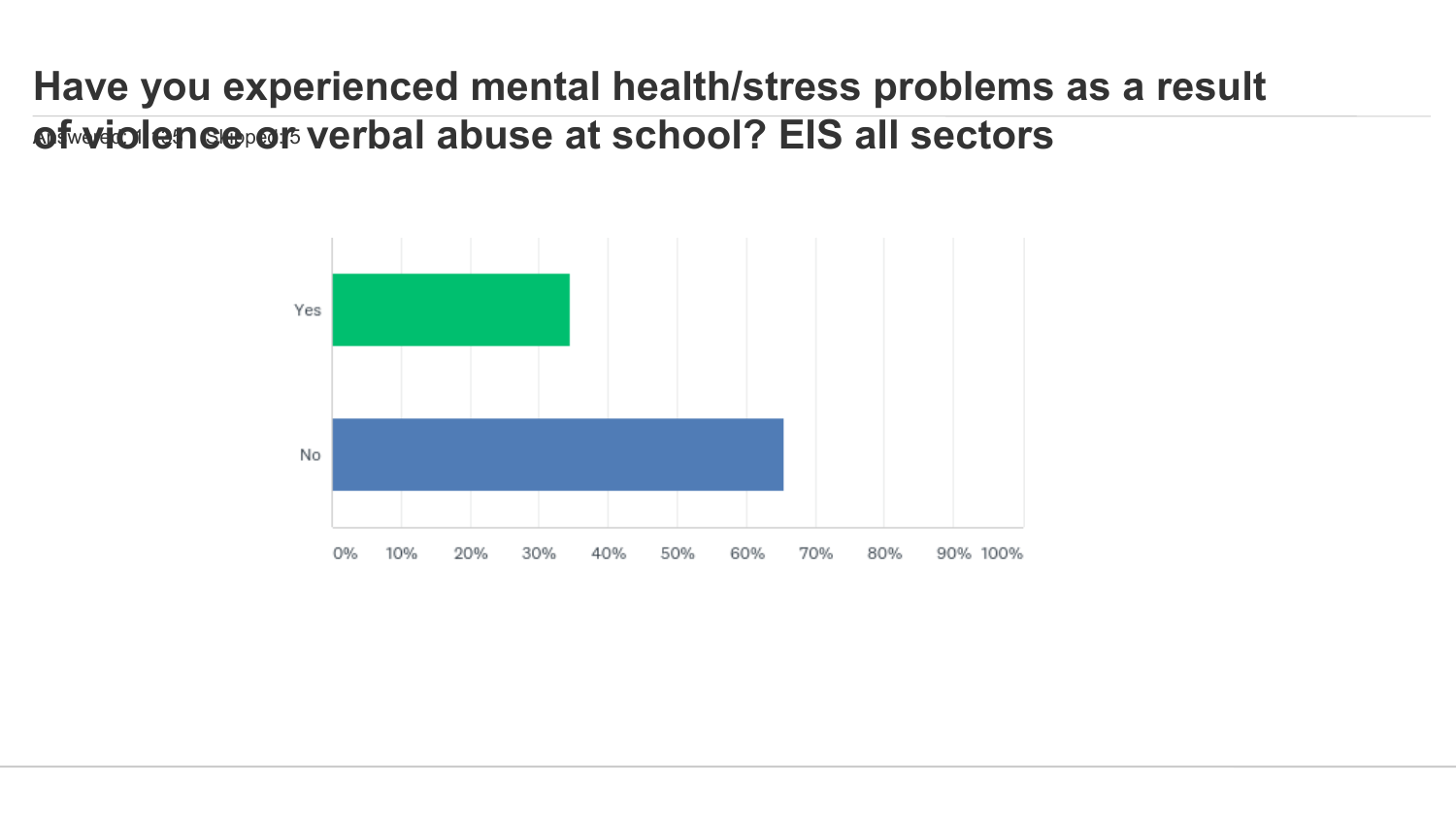### **Are you C.A.L.M trained? EIS all sectors**

Answered: 1,134 Skipped: 6

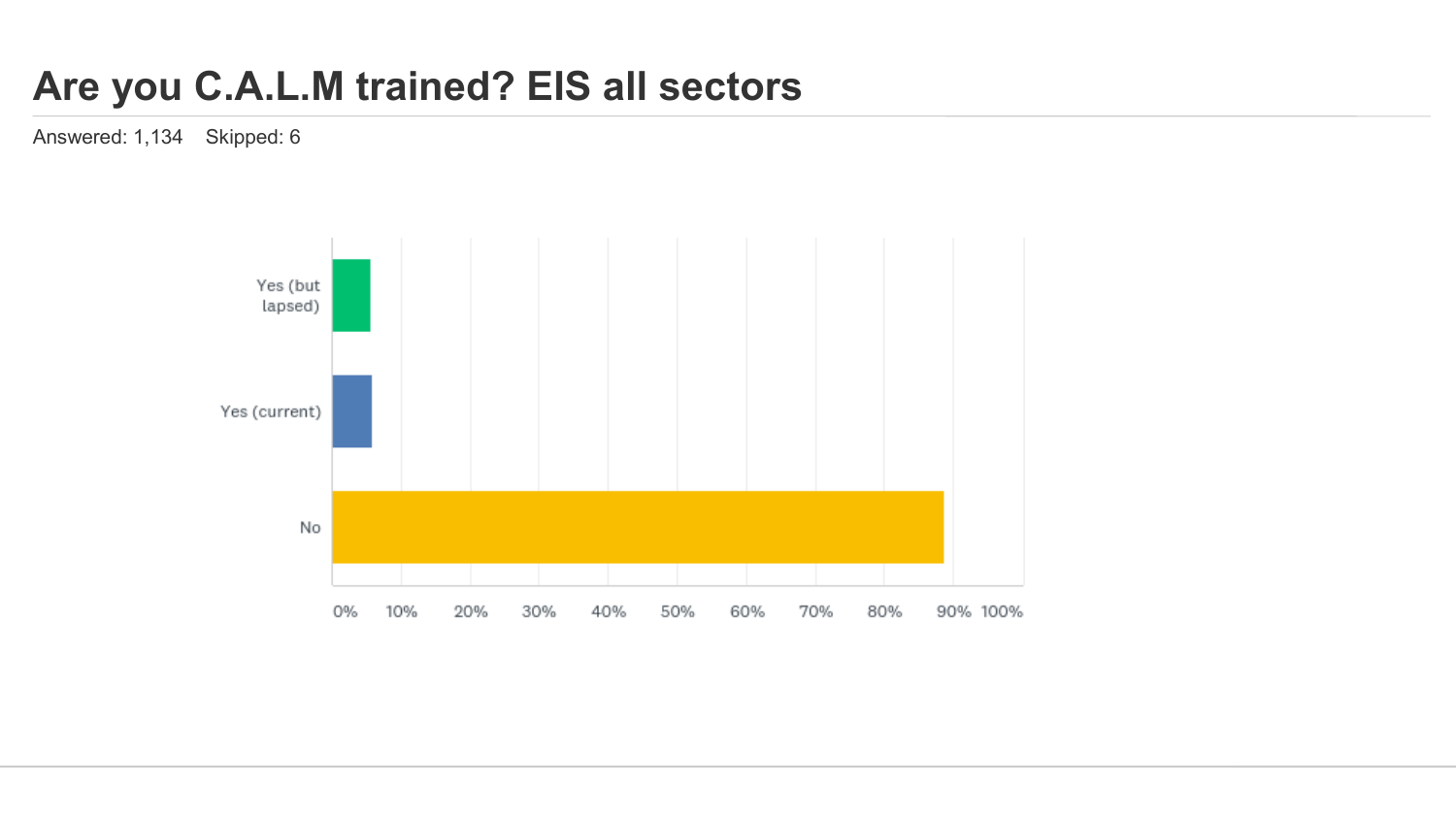## **Have you had any relevant training on dealing with violent behaviour in school? EIS all sectors**

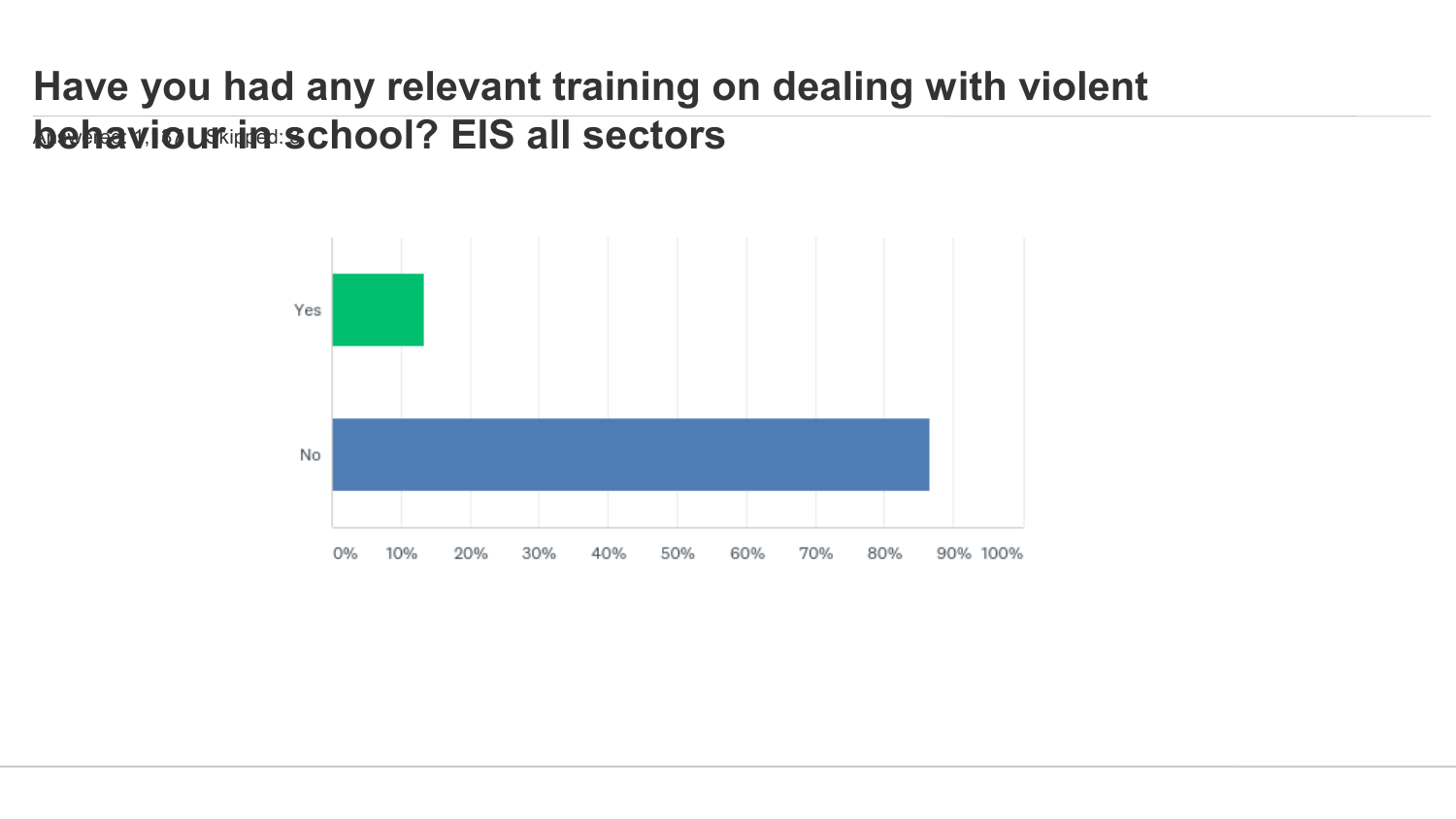# **Comments from Members**

I am committed to working with children with additional needs and accept that violent behaviour can result from these needs. However, I feel we are increasingly at risk from this due to policies which push inclusion, but DO NOT provide funding and resources to support this safely.

Working in such a stressful environment impacts on children as well as adults at school. A lot of staff are stressed but cannot afford to take time off work, which is the situation I am in.

Aggression from some of our pupils has always existed, but I feel that incidents have increased in the last 5 years to an unacceptable level, and in the last year I feel that staff safety has been compromised. I no longer feel safe at work, and don't feel there is a duty of care from management.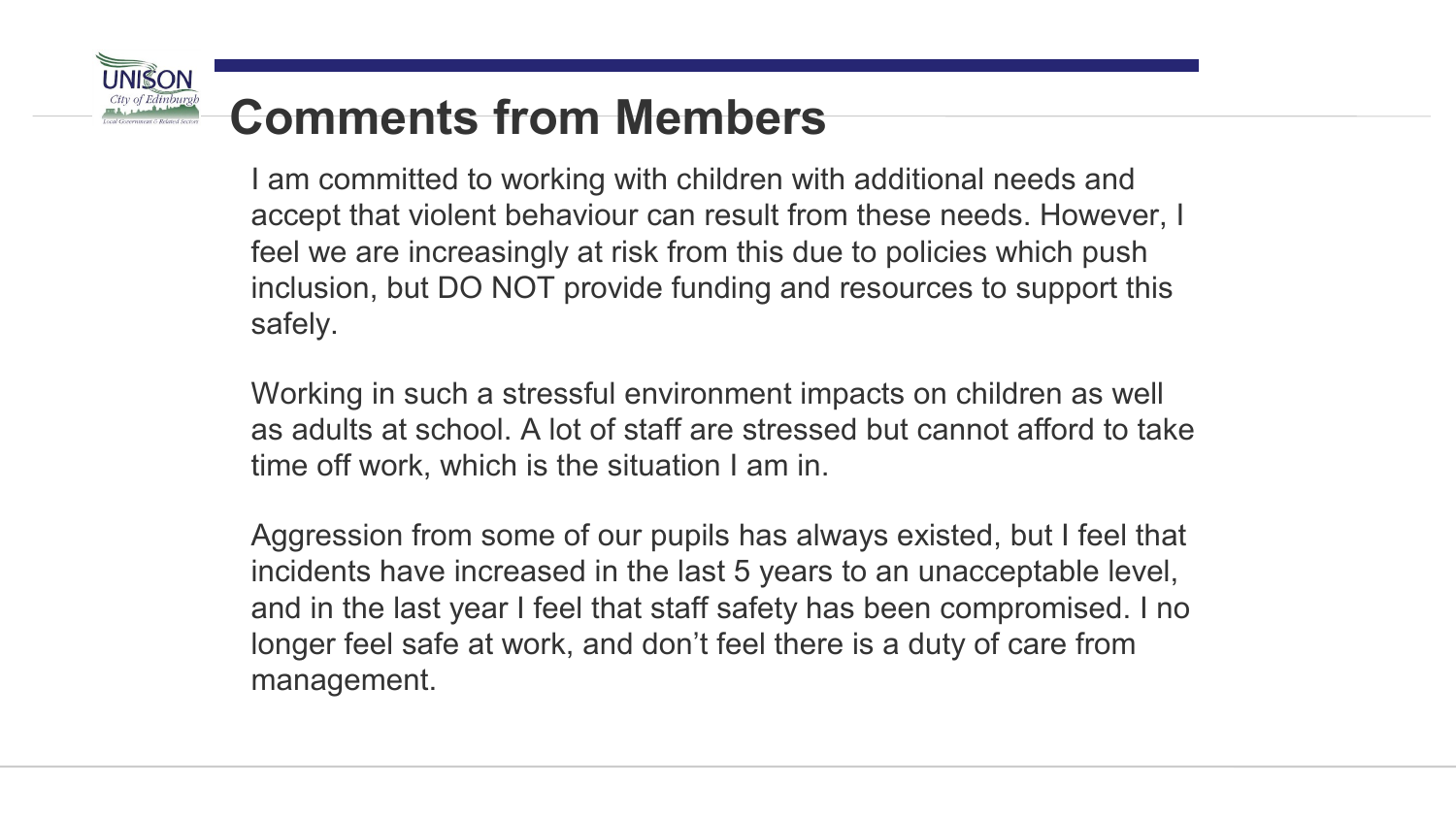

# **Members Comments Continued**

I haven't as yet been seriously assaulted to the extent where I have had to seek medical attention, but I do experience physical assaults on a daily basis. The management are very supportive, however, I do not feel supported by City of Edinburgh Council.

Incidents are reported on the SHE Portal, but there is never any follow up, or an acknowledgement to the physical and verbal abuse we experience daily. This is physically and mentally exhausting, but we are expected to continue and try and be positive, not react, and continue working with our assailant. I don't know of any other working environment where people would be expected to do that and their employer thinks this is acceptable, just because you work in a special school.

We are unable to manage the number of children with complex emotional needs and it is only a matter of time before there is a terrible tragedy. I don't say this lightly, but this is based on my experience.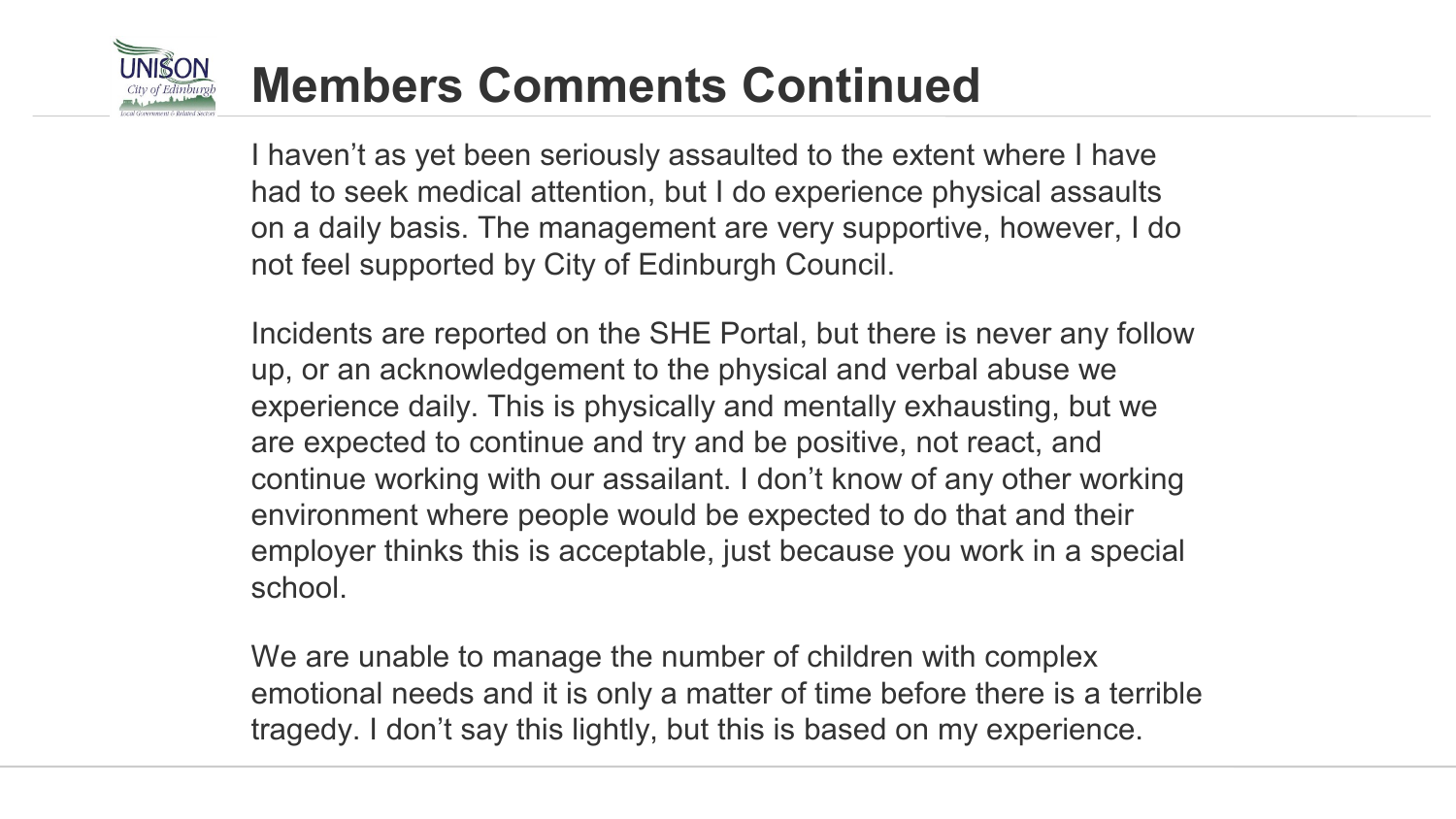

Objects thrown at me Swearing Superson Spitting

I have recently moved school due to negative experiences in a challenging school. I was not supported by the management team and ended up taking time off due to stress and anxiety. Eventually I felt strong enough to recognise the issues were not all my fault and applied to work elsewhere. I am now happy in a different school but feel staff should know the systems that exist just in case needed.

I have witnessed a pupil being violent to another teacher. The teacher did not want to take the incident further, despite having been physically abused by the same pupil two weeks earlier. The HT knew of both incidents , and in my opinion, preferred that the incidents were not formally recorded.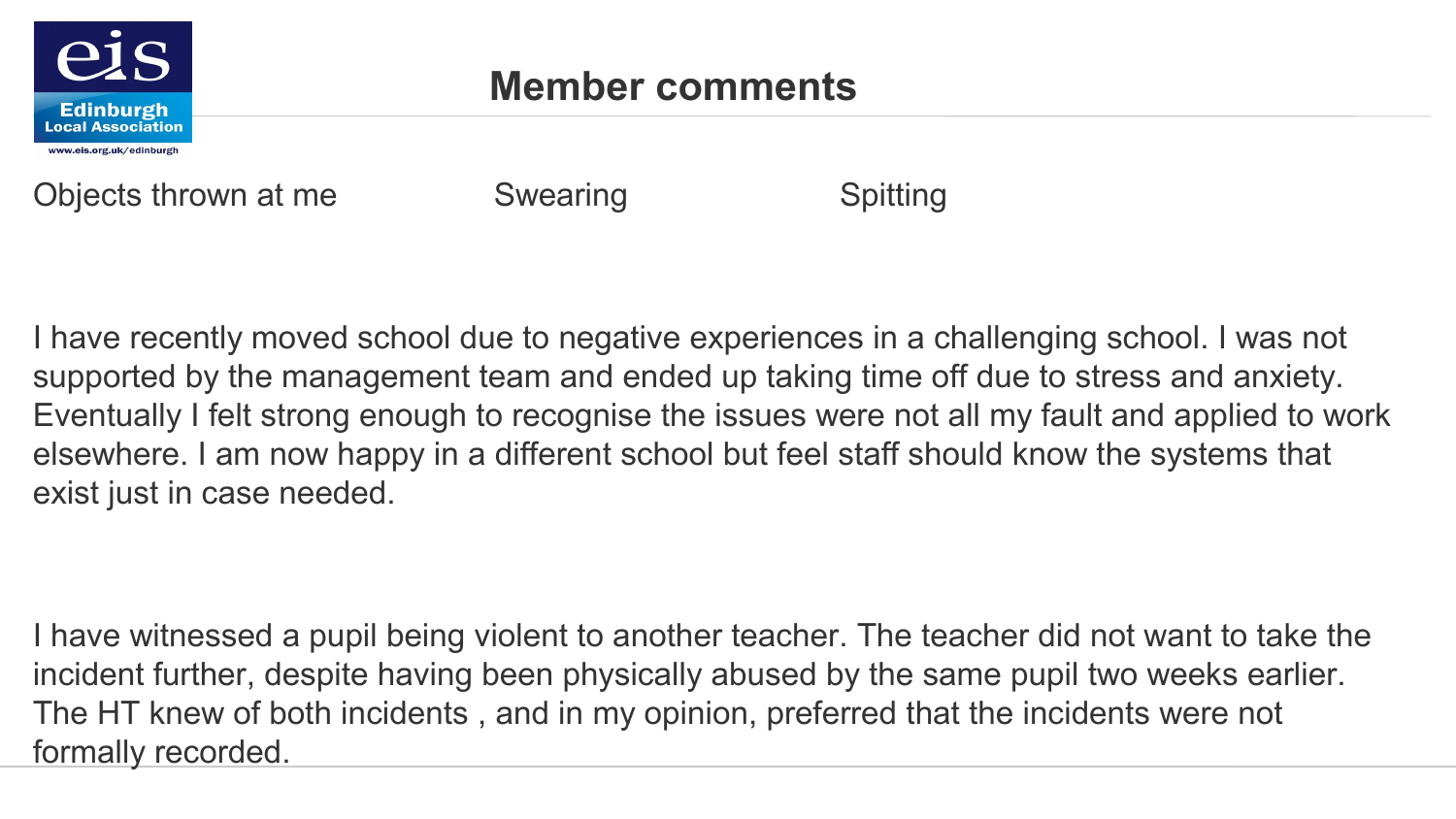

I have been bitten, punched, kicked, spat on, been pulled by the hair to the ground and even had a child try to get their fingers into my eyes regularly over the past year.

I had my foot stamped on and toenail damaged so badly that I couldn't wear closed shoes for around 10 months.

When you get on a bus or go to the doctor/hospital there are signs saying that their staff have the right to work without the threat of violence. Why is it acceptable for school staff to be regularly beaten?

I feel fully supported by the management in school but I know that their hands are tied. I know that this is a side effect of inclusion and children not being in the right environment for their needs.

I think the level of violence and verbal abuse has increased greatly in my 20 years of teaching. I think what we 'accept' as 'norm' in 2018 would not have been accepted in 1998. In my school the general feeling is that school staff are treated differently to those in other council establishments where there is signage and clear policy about abuse and violence not being tolerated. In my own experience (school leader) recently I have found myself thinking 'if I'm being hit/shouted at' then it is better that, than my staff - that cannot be a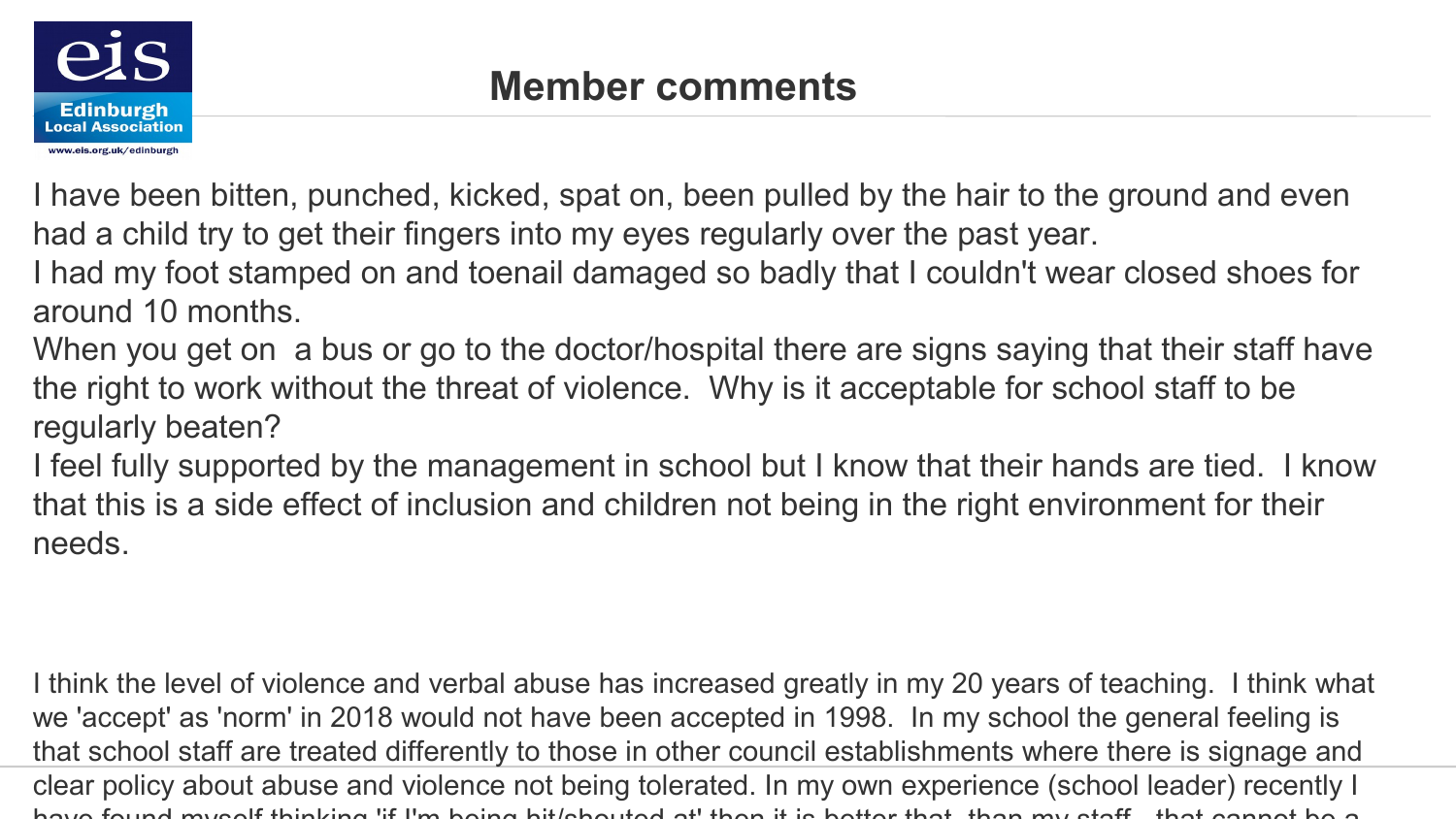

Based on my experience I believe that the inclusion of a greater number of students with severe behavioural and learning needs, and diagnosed conditions such as autism, into mainstream state high schools is a significant contributor to a rise in violence towards staff. In my school, almost all incidents - albeit few - of physical violence towards staff has come from learners with significant behavioural and/or learning needs. Often the same young person will display this behaviour on a recurring basis. What is frustrating is that this behaviour is known about these students by the time they arrive at high school, but the control measures identified to prevent it have either already proven to be inadequate through previous incidents, or are inappropriate for mainstream education due to staff (rightly) not receiving the specialist training required. Often the authority (and parents) back the right of that learner to access education in mainstream classes, and the rights of staff - and other learners - to feel safe and not face violence is seen as secondary. My experience is that due to public service cuts, mainstream classroom teachers are increasingly expected to meet the needs of learners who require some of the highest levels of support alongside all other learners - this is a pipe dream in terms of what one person can consistently achieve in their work! The truth is that teachers are put in an almost impossible situation and these learners are all to often failed from an L&T perspective. This leads to young people who already have behavioural and emotional challenges, becoming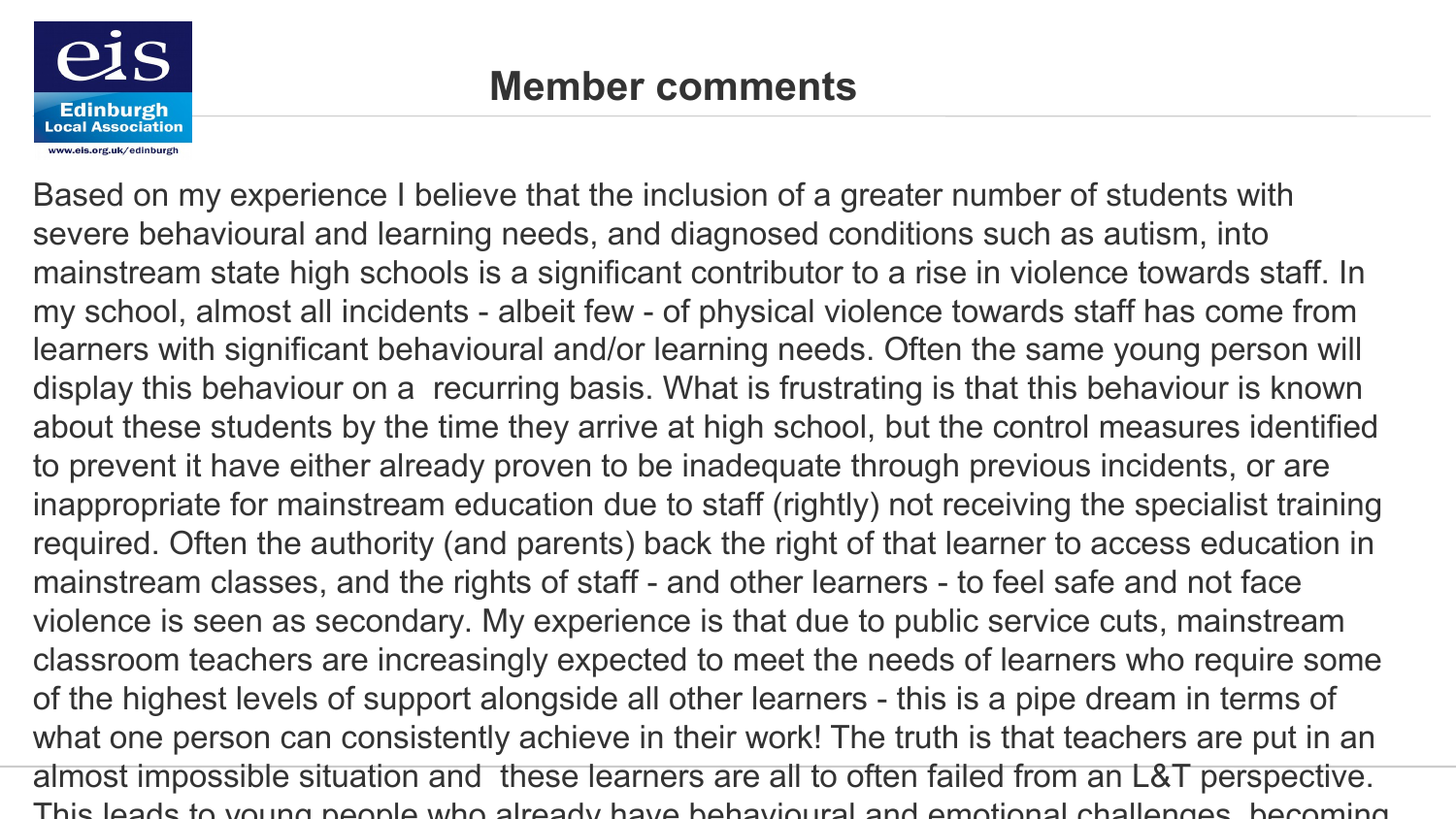



- A culture is created where all staff feel their health & well being is paramount, and that violence against staff is treated seriously, and not seen as an inevitable part of the job.
- Previously, staff who were assaulted at work received a letter from the department to acknowledge an incident had occurred. This should be looked at again, as it helps staff feel their wellbeing is taken seriously by the employer.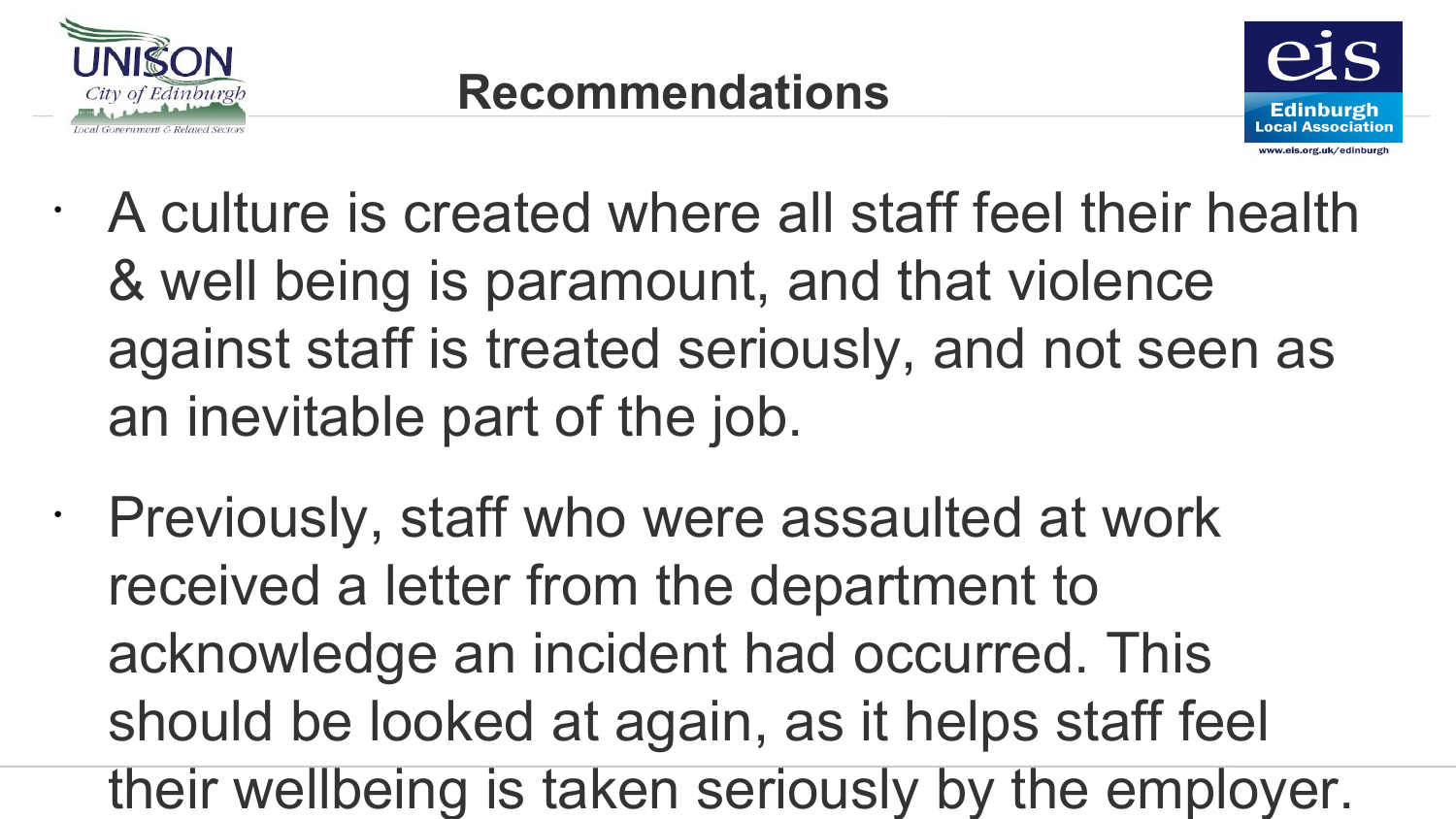



• There is a clear procedure for management to follow when there has been a violent incident involving staff in school.

- Checks that everyone in every school is clear about how incidents are to be dealt with in their particular school
- Where this is not clear, time, training and support to do this
- A confirmation email, showing the detail of the SHE report, to be sent to the staff member who has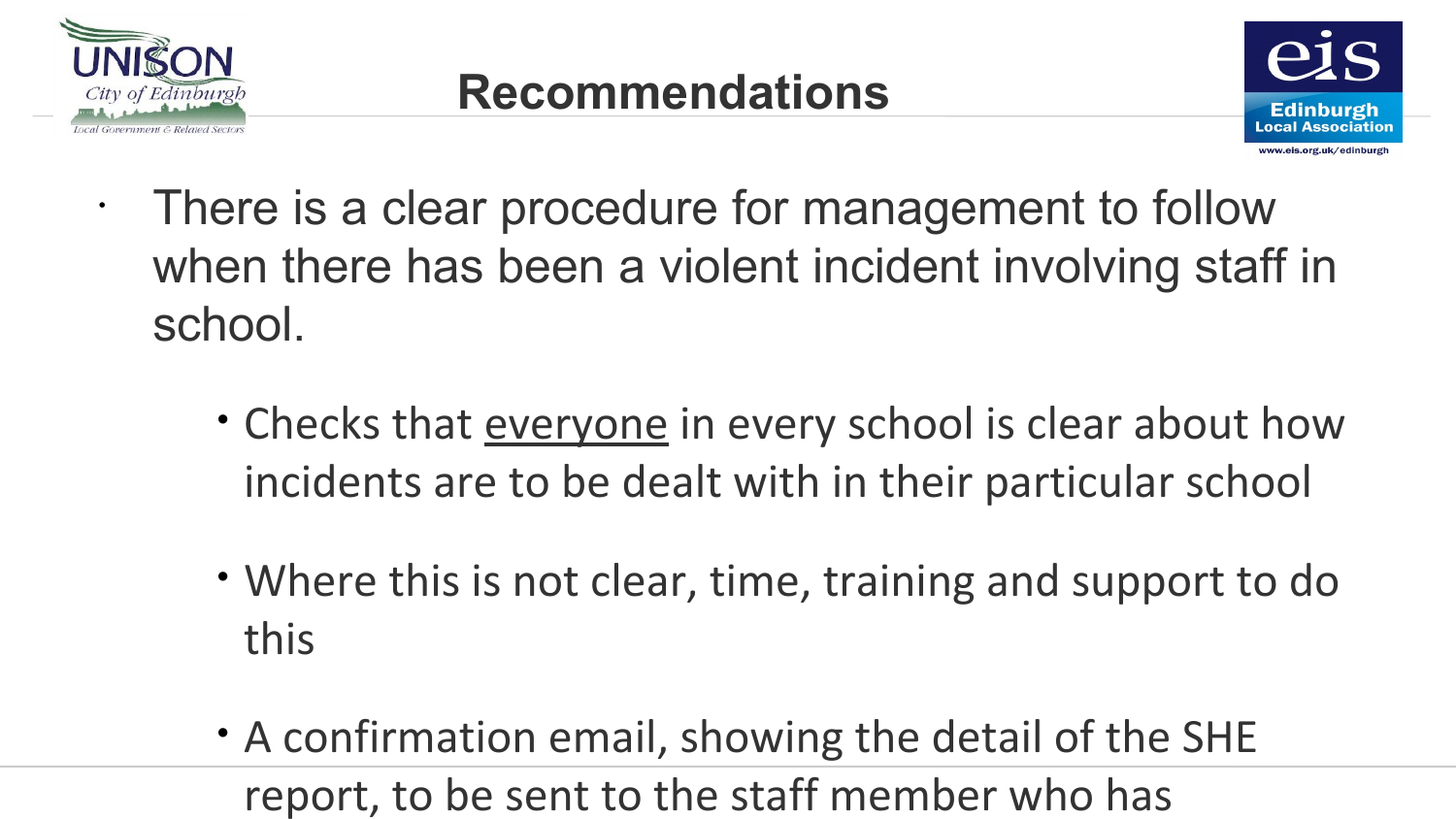

•

•



In schools where violence is a regular issue, make facilities available for staff where they have a quiet space and can decide whether they are able to return to work. There is also sufficient staffing to enable this to happen.

In schools where the building, or other infrastructure issues, are contributing to injuries, there are shared action plans to address problems.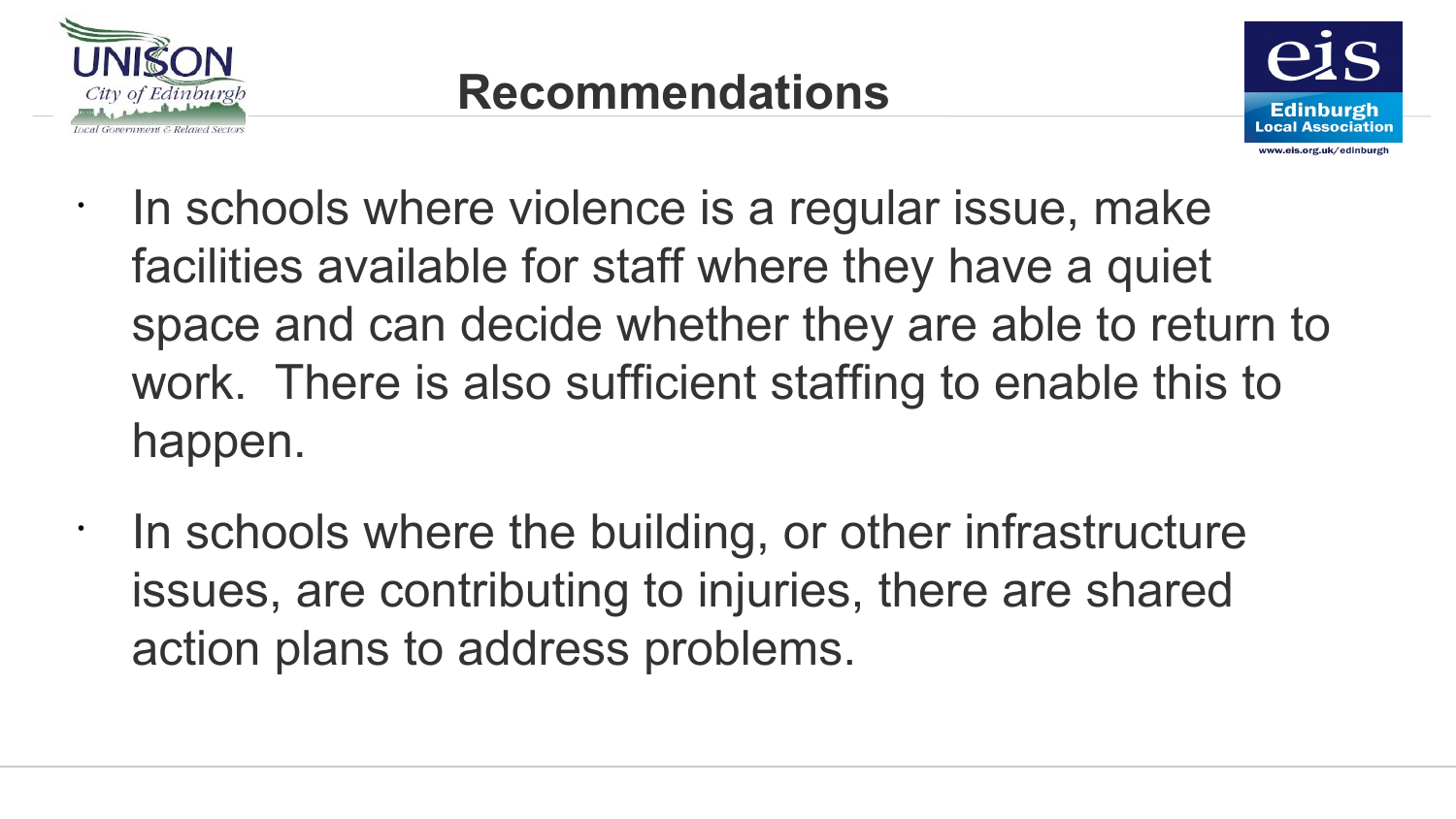



- There is a review of criteria for placing children in special schools/LCCs, and schools are properly staffed to deal with actual intake.
- Greater clarity about what happens when schools cannot meet the needs of a child.
- An audit of staff training needs, and provision of highquality, funded training.
- Much better use of risk assessments
- Much clearer, two way communication about use of SHE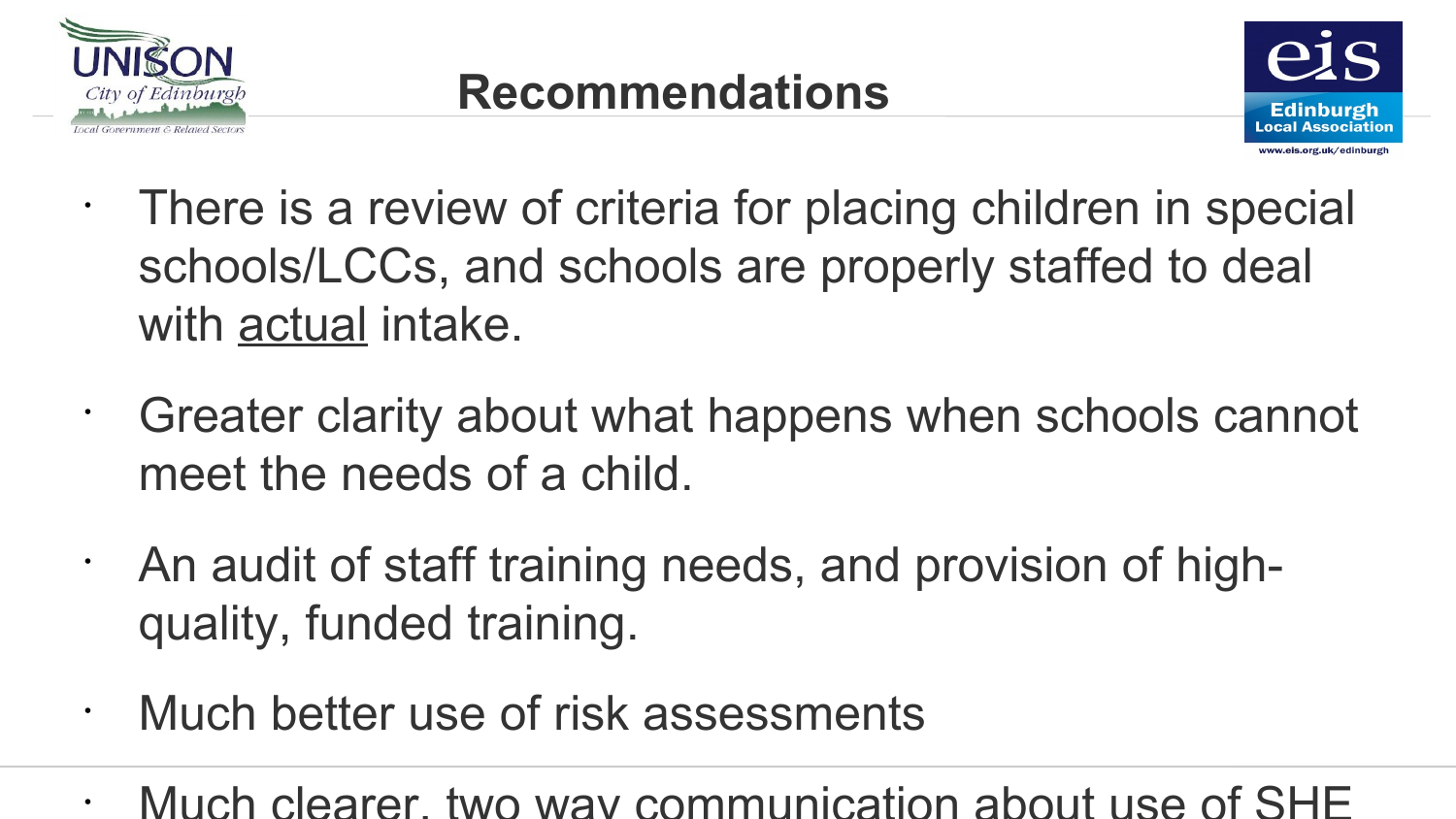



- Press release
- Media campaign
- Branch meetings
- Continued training for members on what should happen
	- and what actions can be taken where legitimate concerns are not being addressed